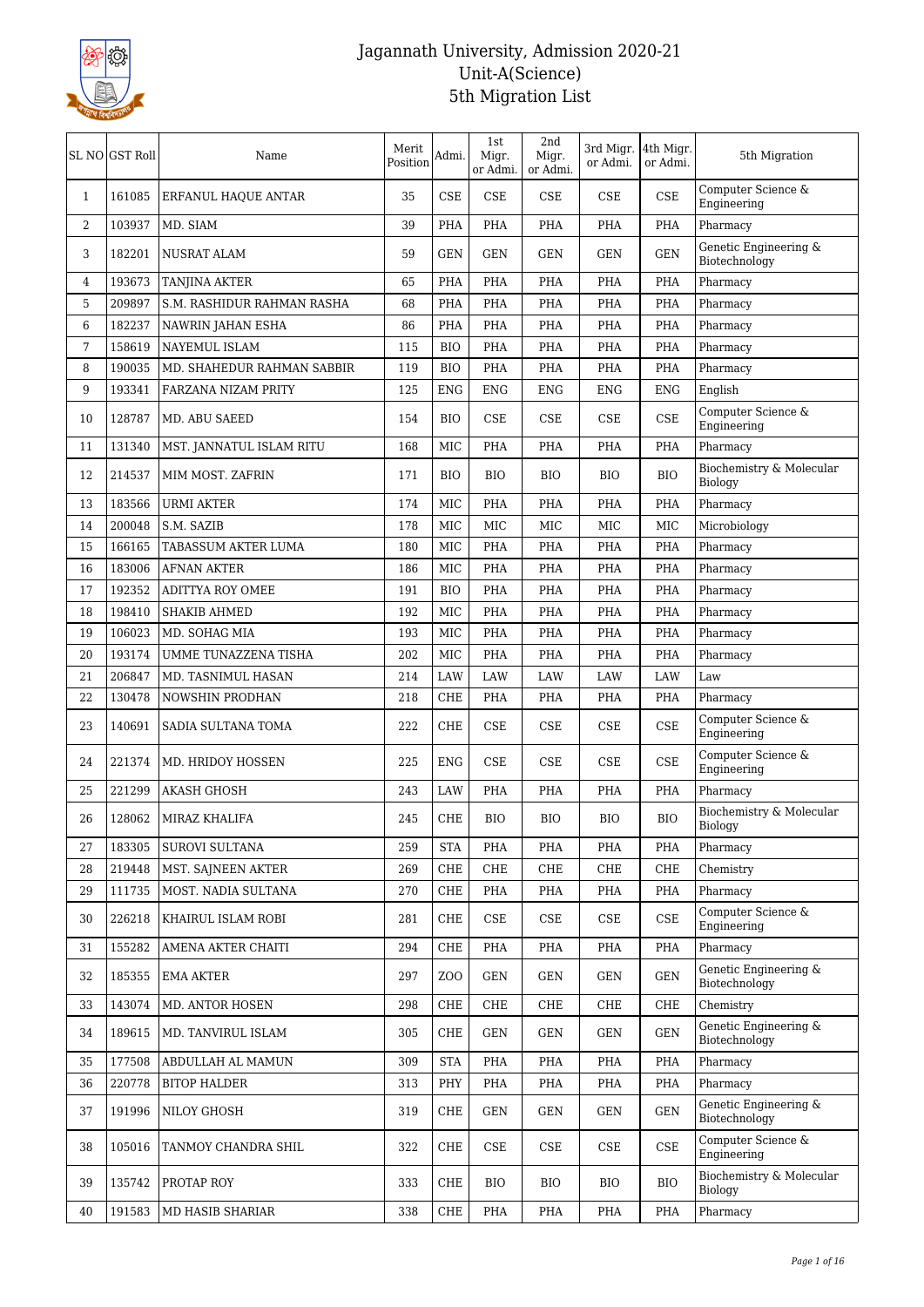

| 41 | 210678 | PRINCE DAS                               | 339 | <b>ENG</b>       | <b>ENG</b>                  | <b>ENG</b> | <b>ENG</b>                  | <b>ENG</b> | English                                |
|----|--------|------------------------------------------|-----|------------------|-----------------------------|------------|-----------------------------|------------|----------------------------------------|
| 42 | 204613 | RIMA AKTER                               | 340 | <b>CHE</b>       | <b>CSE</b>                  | <b>CSE</b> | CSE                         | <b>CSE</b> | Computer Science &<br>Engineering      |
| 43 | 157574 | MAHIRUL ISLAM                            | 350 | <b>MAT</b>       | <b>CSE</b>                  | <b>CSE</b> | CSE                         | <b>CSE</b> | Computer Science &<br>Engineering      |
| 44 | 215973 | MST. UMME HABIBA                         | 351 | <b>CHE</b>       | PHA                         | <b>PHA</b> | PHA                         | PHA        | Pharmacy                               |
| 45 | 182510 | ESHRAT JAHAN MILE                        | 352 | <b>CHE</b>       | PHA                         | <b>PHA</b> | PHA                         | PHA        | Pharmacy                               |
| 46 | 182879 | TAHMINA AKTER NUPUR                      | 356 | <b>CHE</b>       | PHA                         | PHA        | PHA                         | PHA        | Pharmacy                               |
| 47 | 130812 | <b>SMRITI SARKAR</b>                     | 361 | <b>CHE</b>       | PHA                         | PHA        | PHA                         | PHA        | Pharmacy                               |
| 48 | 155029 | SADIA SABRIN PRIMA                       | 362 | <b>CHE</b>       | <b>GEN</b>                  | <b>GEN</b> | <b>GEN</b>                  | <b>GEN</b> | Genetic Engineering &<br>Biotechnology |
| 49 | 157410 | ANAN SAIYARA                             | 364 | <b>GEO</b>       | PHA                         | <b>PHA</b> | PHA                         | PHA        | Pharmacy                               |
| 50 | 150646 | TANJIR AHMED                             | 379 | Z <sub>O</sub> O | <b>PHA</b>                  | PHA        | PHA                         | PHA        | Pharmacy                               |
| 51 | 132617 | MD. ELEAS SARKER                         | 382 | <b>CHE</b>       | <b>CSE</b>                  | <b>CSE</b> | CSE                         | <b>CSE</b> | Computer Science &<br>Engineering      |
| 52 | 102120 | SUMAIYARA SULTANA JYOTI                  | 395 | PHY              | <b>GEN</b>                  | <b>GEN</b> | <b>GEN</b>                  | <b>GEN</b> | Genetic Engineering &<br>Biotechnology |
| 53 | 182638 | NAZMUN NAHAR SUPTI                       | 403 | LAW              | LAW                         | LAW        | LAW                         | <b>LAW</b> | Law                                    |
| 54 | 190129 | MD. NOBEL BIN JASIM                      | 407 | <b>MAT</b>       | PHA                         | <b>PHA</b> | PHA                         | PHA        | Pharmacy                               |
| 55 | 220104 | SHUKURON KHANOM                          | 408 | <b>MAT</b>       | PHA                         | PHA        | PHA                         | PHA        | Pharmacy                               |
| 56 | 213304 | <b>IBRAHIM HOWLADAR</b>                  | 411 | PHY              | <b>CHE</b>                  | CHE        | <b>CHE</b>                  | <b>CHE</b> | Chemistry                              |
| 57 | 172391 | MD. ARIFUL ISLAM                         | 412 | <b>MAT</b>       | <b>CSE</b>                  | CSE        | CSE                         | <b>CSE</b> | Computer Science &<br>Engineering      |
| 58 | 153201 | <b>SABRINA AKTER</b>                     | 415 | <b>ENG</b>       | ENG                         | <b>ENG</b> | <b>ENG</b>                  | ENG        | English                                |
| 59 | 153292 | TASNIM FAIROZE OISHY                     | 416 | <b>MAT</b>       | <b>CSE</b>                  | <b>CSE</b> | CSE                         | <b>CSE</b> | Computer Science &<br>Engineering      |
| 60 | 167842 | MOHAMMAD ZISHAN                          | 419 | PHY              | PHY                         | PHY        | PHY                         | PHY        | Physics                                |
| 61 | 189708 | MOHAMMOD MUSFIQUR AHSAN<br><b>TONMOY</b> | 425 | PHY              | PHA                         | PHA        | PHA                         | PHA        | Pharmacy                               |
| 62 | 151128 | TERTHO GHOSH                             | 427 | <b>BOT</b>       | <b>CSE</b>                  | <b>CSE</b> | CSE                         | <b>CSE</b> | Computer Science &<br>Engineering      |
| 63 | 195100 | NUSRAT RAHMAN EIKRA                      | 437 | <b>STA</b>       | PHA                         | PHA        | PHA                         | PHA        | Pharmacy                               |
| 64 | 143525 | SANOWER HOSSEN SHANTO                    | 443 | ${\rm ENG}$      | <b>CSE</b>                  | <b>CSE</b> | $\ensuremath{\mathsf{CSE}}$ | <b>CSE</b> | Computer Science &<br>Engineering      |
| 65 | 199449 | MD. SADEK MIA                            | 445 | <b>STA</b>       | PHA                         | PHA        | PHA                         | PHA        | Pharmacy                               |
| 66 | 182283 | SAYMA ISLAM ZERIN                        | 451 | ZOO              | $\operatorname{GEN}$        | GEN        | $\operatorname{GEN}$        | GEN        | Genetic Engineering &<br>Biotechnology |
| 67 | 182653 | TASBIHA BINTE AZIZ                       | 456 | PHY              | $\ensuremath{\mathsf{CSE}}$ | CSE        | CSE                         | <b>CSE</b> | Computer Science &<br>Engineering      |
| 68 | 214581 | <b>JANNATUL FERDOUS</b>                  | 459 | PHY              | CSE                         | CSE        | CSE                         | CSE        | Computer Science &<br>Engineering      |
| 69 | 222989 | AL SHAHRIER MAMUN                        | 461 | <b>MAT</b>       | CHE                         | PHA        | PHA                         | PHA        | Pharmacy                               |
| 70 | 178301 | <b>SULTANA RAZIA</b>                     | 466 | Z <sub>O</sub> O | <b>BIO</b>                  | BIO        | PHA                         | PHA        | Pharmacy                               |
| 71 | 110529 | MD. BAYEZID BOSTAMI                      | 471 | LAW              | <b>GEN</b>                  | <b>GEN</b> | GEN                         | <b>GEN</b> | Genetic Engineering &<br>Biotechnology |
| 72 | 180144 | MUAMMAR TAZWAR ASFI                      | 474 | PSY              | $\ensuremath{\mathsf{CSE}}$ | CSE        | CSE                         | CSE        | Computer Science &<br>Engineering      |
| 73 | 141626 | PRITI MONDOL                             | 477 | <b>MAT</b>       | GEN                         | <b>GEN</b> | <b>GEN</b>                  | GEN        | Genetic Engineering &<br>Biotechnology |
| 74 | 222386 | ANTOR KUMAR SHIL                         | 478 | <b>MAT</b>       | CSE                         | CSE        | CSE                         | CSE        | Computer Science &<br>Engineering      |
| 75 | 106421 | MD. MOBAROK                              | 480 | LAW              | LAW                         | LAW        | LAW                         | LAW        | Law                                    |
| 76 | 227546 | MARWA MONIR TOMA                         | 483 | PHY              | <b>BIO</b>                  | BIO        | BIO                         | <b>BIO</b> | Biochemistry & Molecular<br>Biology    |
| 77 | 213715 | MD. RAFIUL ISLAM                         | 505 | PHY              | <b>GEN</b>                  | <b>GEN</b> | <b>GEN</b>                  | GEN        | Genetic Engineering &<br>Biotechnology |
| 78 | 155635 | LAMYEA AKTER URME                        | 510 | <b>MAT</b>       | <b>BIO</b>                  | BIO        | <b>BIO</b>                  | <b>BIO</b> | Biochemistry & Molecular<br>Biology    |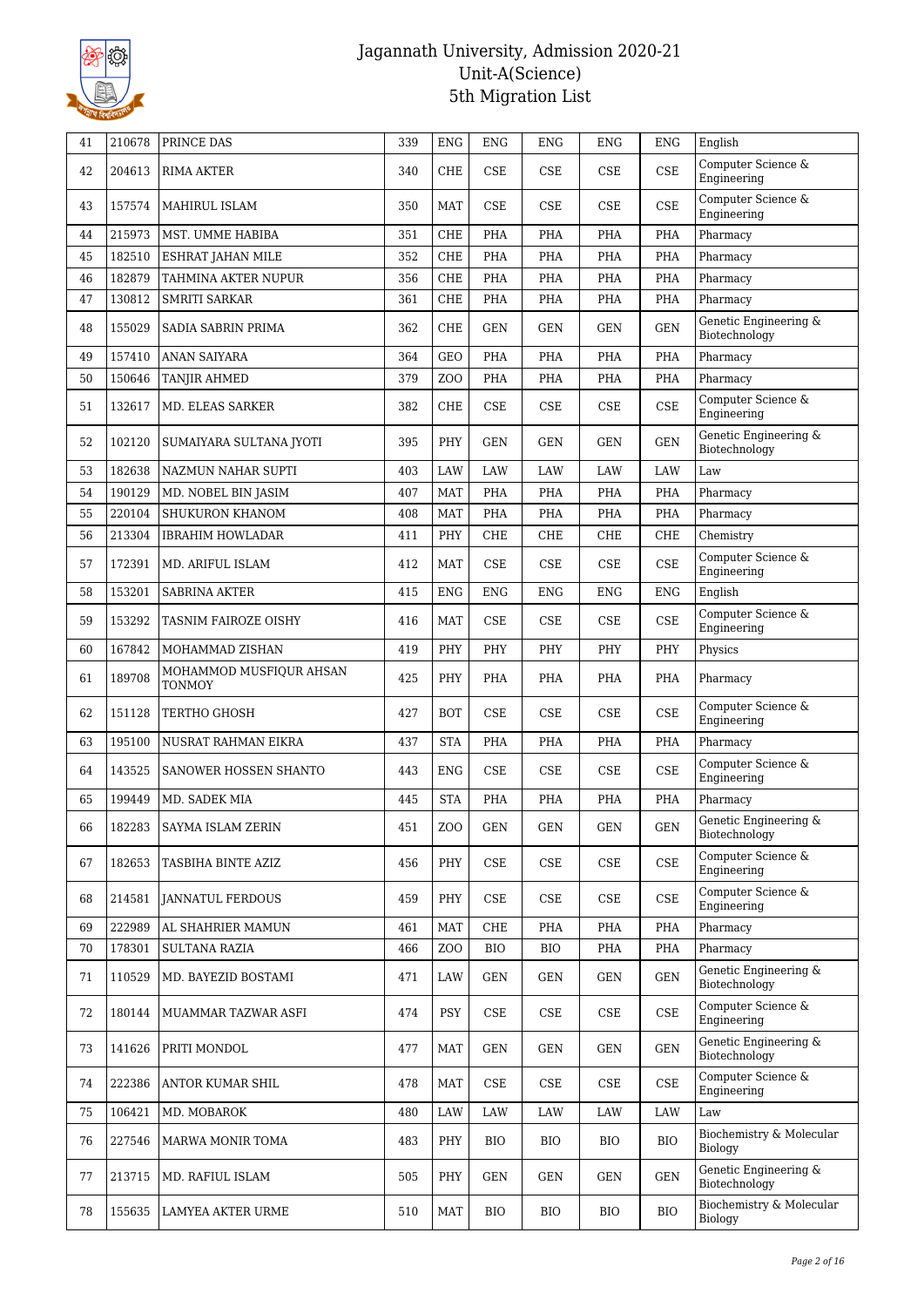

| 79  | 220348 | KHADIZA AKTAR                 | 515 | Z <sub>O</sub> O | <b>BIO</b> | <b>BIO</b> | <b>BIO</b>                  | <b>BIO</b>           | Biochemistry & Molecular<br>Biology    |
|-----|--------|-------------------------------|-----|------------------|------------|------------|-----------------------------|----------------------|----------------------------------------|
| 80  | 208735 | MEGHLA SAHA PUJA              | 517 | <b>ENG</b>       | <b>ENG</b> | <b>ENG</b> | <b>ENG</b>                  | <b>ENG</b>           | English                                |
| 81  | 108587 | MD. SHAMIM AHMMED SAGAR       | 523 | Z <sub>0</sub>   | <b>GEN</b> | <b>GEN</b> | <b>GEN</b>                  | <b>GEN</b>           | Genetic Engineering &<br>Biotechnology |
| 82  | 177746 | <b>FAHMIDA SWEETY</b>         | 525 | <b>BOT</b>       | <b>CSE</b> | <b>CSE</b> | CSE                         | <b>CSE</b>           | Computer Science &<br>Engineering      |
| 83  | 154125 | <b>SADIKA AFRIN</b>           | 533 | <b>MAT</b>       | <b>GEN</b> | <b>GEN</b> | <b>GEN</b>                  | <b>GEN</b>           | Genetic Engineering &<br>Biotechnology |
| 84  | 105261 | MD. MUSTAKIN                  | 548 | <b>MAT</b>       | <b>CSE</b> | CSE        | CSE                         | <b>CSE</b>           | Computer Science &<br>Engineering      |
| 85  | 218573 | ASHRAD JAHAN MIM              | 550 | Z <sub>0</sub>   | <b>CSE</b> | CSE        | CSE                         | <b>CSE</b>           | Computer Science &<br>Engineering      |
| 86  | 136574 | MD. ABU. HAYAT MASUM          | 551 | <b>STA</b>       | MIC        | MIC        | MIC                         | MIC                  | Microbiology                           |
| 87  | 149108 | <b>RUP SHAHA</b>              | 563 | ZO <sub>O</sub>  | <b>GEN</b> | <b>GEN</b> | <b>GEN</b>                  | <b>GEN</b>           | Genetic Engineering &<br>Biotechnology |
| 88  | 140000 | MD. ABU SAYED ISLAM           | 579 | LAN              | <b>CSE</b> | CSE        | CSE                         | <b>CSE</b>           | Computer Science &<br>Engineering      |
| 89  | 122665 | <b>TAMIM SARKER</b>           | 589 | LAN              | LAW        | LAW        | <b>LAW</b>                  | LAW                  | Law                                    |
| 90  | 128552 | MD HABIBUR RAHMAN             | 590 | <b>MAT</b>       | <b>MAT</b> | <b>MAT</b> | <b>MAT</b>                  | <b>MAT</b>           | Mathematics                            |
| 91  | 182394 | JANNATUL FERDOUS JANNAT       | 600 | <b>MAT</b>       | <b>GEN</b> | <b>GEN</b> | <b>GEN</b>                  | <b>GEN</b>           | Genetic Engineering &<br>Biotechnology |
| 92  | 123536 | KAZI HOSNEARA PRIYA           | 608 | LAN              | LAW        | LAW        | LAW                         | <b>LAW</b>           | Law                                    |
| 93  | 182932 | SHANGIDA ISLAM LUCKY          | 611 | MAT              | GEN        | GEN        | <b>GEN</b>                  | <b>GEN</b>           | Genetic Engineering &<br>Biotechnology |
| 94  | 189137 | RAKIBUL ISLAM MOZUMDAR PRANTO | 614 | <b>BOT</b>       | <b>CSE</b> | <b>CSE</b> | CSE                         | <b>CSE</b>           | Computer Science &<br>Engineering      |
| 95  | 183897 | <b>SAIMA ROSHID</b>           | 622 | <b>STA</b>       | <b>MIC</b> | MIC        | <b>MIC</b>                  | MIC                  | Microbiology                           |
| 96  | 178958 | <b>FARIA NUR</b>              | 632 | <b>STA</b>       | <b>CSE</b> | <b>CSE</b> | CSE                         | <b>CSE</b>           | Computer Science &<br>Engineering      |
| 97  | 183082 | MOHSINA ISLAM                 | 649 | Z <sub>0</sub>   | <b>BIO</b> | <b>BIO</b> | <b>BIO</b>                  | <b>BIO</b>           | Biochemistry & Molecular<br>Biology    |
| 98  | 190051 | ABDULLAH AL MASUM             | 650 | Z <sub>0</sub>   | <b>CSE</b> | CSE        | CSE                         | <b>CSE</b>           | Computer Science &<br>Engineering      |
| 99  | 187510 | <b>NAIMA AKTER</b>            | 652 | Z <sub>0</sub>   | <b>GEN</b> | <b>GEN</b> | <b>GEN</b>                  | <b>GEN</b>           | Genetic Engineering &<br>Biotechnology |
| 100 | 151651 | MD. MALEK DEWAN               | 657 | <b>STA</b>       | <b>GEN</b> | <b>GEN</b> | <b>GEN</b>                  | <b>GEN</b>           | Genetic Engineering &<br>Biotechnology |
| 101 | 163122 | HIRONMOY RAHAMAN              | 659 | <b>STA</b>       | CSE        | <b>CSE</b> | $\ensuremath{\mathsf{CSE}}$ | <b>CSE</b>           | Computer Science &<br>Engineering      |
| 102 | 177971 | <b>NADIA ISLAM</b>            | 661 | ECO              | ECO        | ECO        | ECO                         | ECO                  | Economics                              |
| 103 | 138641 | MD. RAHAD RANA                | 665 | Z <sub>O</sub> O | <b>BIO</b> | <b>BIO</b> | <b>BIO</b>                  | <b>BIO</b>           | Biochemistry & Molecular<br>Biology    |
| 104 | 130324 | TAREKUL ISLAM                 | 666 | <b>STA</b>       | MIC        | MIC        | MIC                         | MIC                  | Microbiology                           |
| 105 | 188317 | MD. TANVIR MAGDUM             | 672 | Z <sub>0</sub>   | GEN        | GEN        | <b>GEN</b>                  | <b>GEN</b>           | Genetic Engineering &<br>Biotechnology |
| 106 | 182478 | RAHMY AKTER TULY              | 673 | Z <sub>0</sub>   | <b>CSE</b> | CSE        | CSE                         | <b>CSE</b>           | Computer Science &<br>Engineering      |
| 107 | 176222 | <b>MD.RIFAT HOSSAIN</b>       | 681 | <b>BOT</b>       | MIC        | MIC        | $_{\rm MIC}$                | MIC                  | Microbiology                           |
| 108 | 149100 | <b>NAZNIN AKTER</b>           | 682 | ZO <sub>O</sub>  | PHY        | PHY        | PHY                         | PHY                  | Physics                                |
| 109 | 193439 | HAFEZA BHUIYAN LOTA           | 686 | <b>STA</b>       | MIC        | MIC        | MIC                         | MIC                  | Microbiology                           |
| 110 | 132809 | MD. ATIKUR RAHAMAN RANA       | 690 | Z <sub>0</sub>   | <b>GEN</b> | <b>GEN</b> | <b>GEN</b>                  | <b>GEN</b>           | Genetic Engineering &<br>Biotechnology |
| 111 | 192906 | MD. FAYSAL                    | 692 | ECO              | <b>GEN</b> | <b>GEN</b> | <b>GEN</b>                  | $\operatorname{GEN}$ | Genetic Engineering &<br>Biotechnology |
| 112 | 191320 | MD MAGHARUL ISLAM             | 694 | Z <sub>0</sub>   | CSE        | CSE        | CSE                         | <b>CSE</b>           | Computer Science &<br>Engineering      |
| 113 | 156867 | <b>ARIFA AKTER</b>            | 701 | ZOO              | BIO        | <b>BIO</b> | <b>BIO</b>                  | <b>BIO</b>           | Biochemistry & Molecular<br>Biology    |
|     |        |                               |     |                  |            |            |                             |                      |                                        |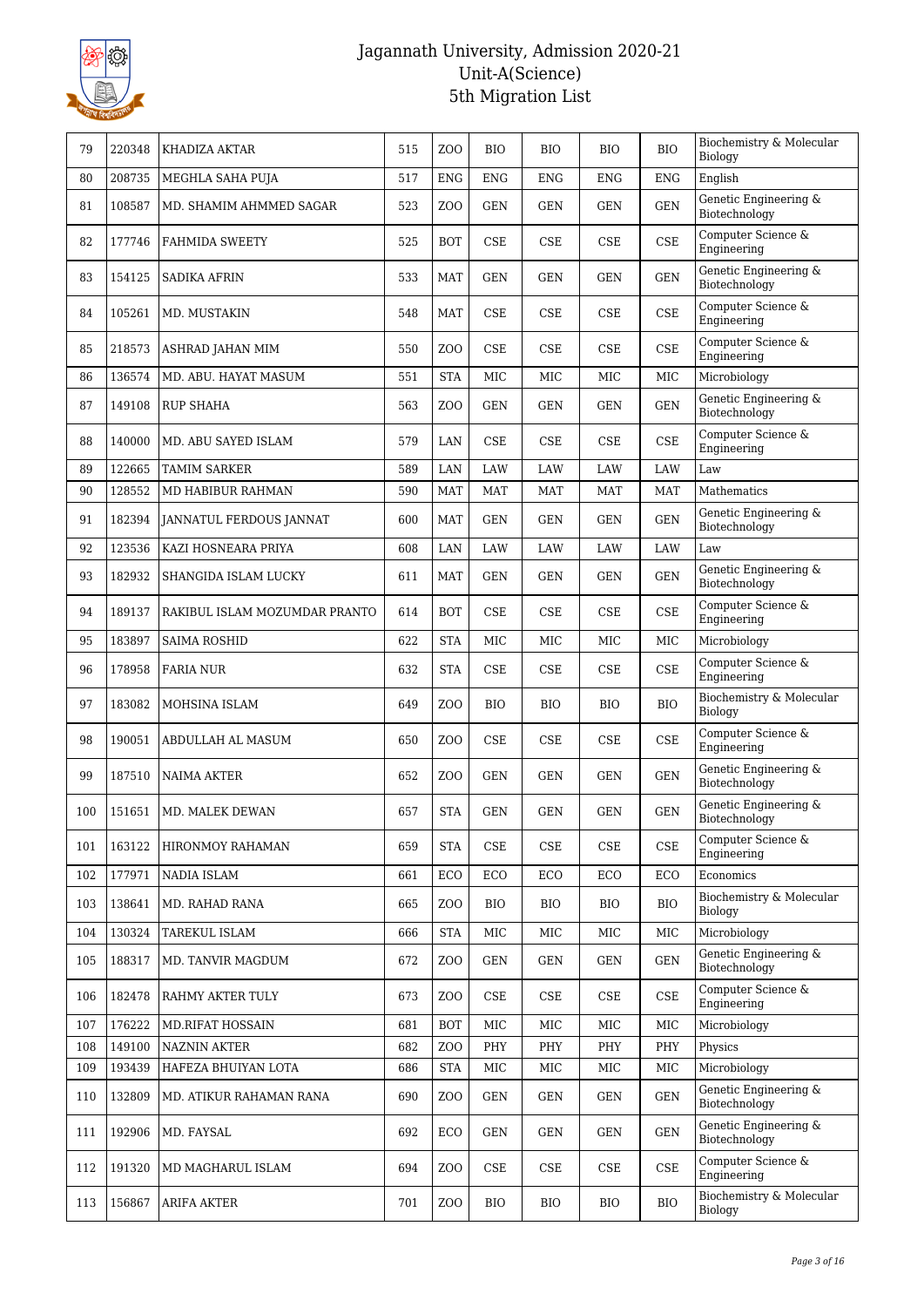

| 114 | 118653 | <b>SAWDA BEGUM</b>      | 708 | Z <sub>00</sub>  | MIC                         | MIC          | MIC          | MIC                         | Microbiology                           |
|-----|--------|-------------------------|-----|------------------|-----------------------------|--------------|--------------|-----------------------------|----------------------------------------|
| 115 | 130548 | NUSRAT JAHAN RIYA       | 712 | Z <sub>O</sub> O | MIC                         | MIC          | MIC          | MIC                         | Microbiology                           |
| 116 | 183260 | MONNI AKTER MEEM        | 716 | Z <sub>O</sub> O | <b>BIO</b>                  | <b>BIO</b>   | <b>BIO</b>   | <b>BIO</b>                  | Biochemistry & Molecular<br>Biology    |
| 117 | 183326 | <b>MAHMUDA AFROSE</b>   | 717 | Z <sub>O</sub> O | <b>MIC</b>                  | <b>MIC</b>   | <b>MIC</b>   | MIC                         | Microbiology                           |
| 118 | 184049 | MOST. SUKHI MON KHATUN  | 726 | Z <sub>O</sub> O | <b>BIO</b>                  | <b>BIO</b>   | <b>BIO</b>   | <b>BIO</b>                  | Biochemistry & Molecular<br>Biology    |
| 119 | 193564 | FARZANA AKTER           | 731 | ECO              | CSE                         | <b>CSE</b>   | CSE          | CSE                         | Computer Science &<br>Engineering      |
| 120 | 184560 | RESHMA KAKOLI           | 732 | Z <sub>O</sub> O | CSE                         | CSE          | <b>CSE</b>   | <b>CSE</b>                  | Computer Science &<br>Engineering      |
| 121 | 125380 | M M OLIUL HAMIM         | 733 | <b>GEO</b>       | <b>GEN</b>                  | <b>GEN</b>   | <b>GEN</b>   | <b>GEN</b>                  | Genetic Engineering &<br>Biotechnology |
| 122 | 136035 | MD. AMDADUL HAQUE       | 736 | Z <sub>O</sub> O | CSE                         | CSE          | CSE          | $\ensuremath{\mathsf{CSE}}$ | Computer Science &<br>Engineering      |
| 123 | 219075 | MOST. AYSHA SIDDIKA     | 738 | Z <sub>O</sub> O | MIC                         | MIC          | MIC          | MIC                         | Microbiology                           |
| 124 | 231524 | SHANJIDA AKTER SHANTA   | 740 | <b>BOT</b>       | <b>CSE</b>                  | CSE          | CSE          | <b>CSE</b>                  | Computer Science &<br>Engineering      |
| 125 | 191751 | MD. SAJIB AHMED SHIPON  | 746 | Z <sub>O</sub> O | <b>GEN</b>                  | <b>GEN</b>   | <b>GEN</b>   | <b>GEN</b>                  | Genetic Engineering &<br>Biotechnology |
| 126 | 182226 | ANUPAMA SHARMA          | 748 | <b>GEO</b>       | <b>BIO</b>                  | <b>BIO</b>   | <b>BIO</b>   | <b>BIO</b>                  | Biochemistry & Molecular<br>Biology    |
| 127 | 188119 | MD. AKASH MIA           | 751 | Z <sub>O</sub> O | CSE                         | <b>CSE</b>   | CSE          | CSE                         | Computer Science &<br>Engineering      |
| 128 | 182843 | JARIFA TASNIM           | 759 | Z <sub>O</sub> O | CSE                         | <b>CSE</b>   | <b>CSE</b>   | <b>CSE</b>                  | Computer Science &<br>Engineering      |
| 129 | 139666 | REZAUL KARIM            | 764 | <b>GEO</b>       | <b>GEN</b>                  | <b>GEN</b>   | GEN          | <b>GEN</b>                  | Genetic Engineering &<br>Biotechnology |
| 130 | 189411 | KHANDAKER RAFIUL ISLAM  | 765 | PAd              | CSE                         | CSE          | <b>CSE</b>   | CSE                         | Computer Science &<br>Engineering      |
| 131 | 206136 | FARHAD BIN MOMIN        | 774 | <b>GEO</b>       | CSE                         | CSE          | CSE          | CSE                         | Computer Science &<br>Engineering      |
| 132 | 226405 | MD. AL IMRAN            | 781 | AIS              | CSE                         | <b>CSE</b>   | <b>CSE</b>   | <b>CSE</b>                  | Computer Science &<br>Engineering      |
| 133 | 225326 | MD. SHAHRIAR KHAN MILON | 782 | <b>BOT</b>       | <b>GEN</b>                  | <b>GEN</b>   | <b>GEN</b>   | <b>GEN</b>                  | Genetic Engineering &<br>Biotechnology |
| 134 | 191723 | HASANUZZAMAN UCHASH     | 786 | <b>BOT</b>       | MIC                         | MIC          | MIC          | MIC                         | Microbiology                           |
| 135 | 190273 | SABIKUNNAHAR            | 790 | PAd              | <b>CSE</b>                  | <b>CSE</b>   | CSE          | <b>CSE</b>                  | Computer Science &<br>Engineering      |
| 136 | 182316 | NAFISA TASNIM           | 795 | GEO              | <b>GEN</b>                  | <b>GEN</b>   | GEN          | <b>GEN</b>                  | Genetic Engineering &<br>Biotechnology |
| 137 | 188065 | SADMAN FAGUN SAD        | 796 | BOT              | $_{\rm MIC}$                | $_{\rm MIC}$ | $_{\rm MIC}$ | $_{\rm MIC}$                | Microbiology                           |
| 138 | 204529 | CHANDRIMA CHOWDHURY     | 800 | <b>BOT</b>       | CSE                         | CSE          | CSE          | <b>CSE</b>                  | Computer Science &<br>Engineering      |
| 139 | 111698 | MST. JANNATUL FERDOUS   | 804 | <b>PSY</b>       | <b>GEN</b>                  | <b>GEN</b>   | GEN          | <b>GEN</b>                  | Genetic Engineering &<br>Biotechnology |
| 140 | 231270 | ZANNATUL BAKIA PINE     | 806 | <b>BOT</b>       | <b>BIO</b>                  | BIO          | <b>BIO</b>   | <b>BIO</b>                  | Biochemistry & Molecular<br>Biology    |
| 141 | 183092 | LAMIA ISLAM             | 807 | BOT              | CSE                         | <b>GEN</b>   | GEN          | <b>GEN</b>                  | Genetic Engineering &<br>Biotechnology |
| 142 | 112936 | MD. BADHON MAHMUD       | 809 | <b>BOT</b>       | <b>BOT</b>                  | <b>BOT</b>   | BOT          | <b>BOT</b>                  | Botany                                 |
| 143 | 183762 | <b>SUMAIA AKTER</b>     | 813 | PAd              | PHY                         | PHY          | PHY          | PHY                         | Physics                                |
| 144 | 206366 | MAHIDUL ISLAM           | 816 | AIS              | $\ensuremath{\mathsf{CSE}}$ | CSE          | CSE          | $\rm CSE$                   | Computer Science &<br>Engineering      |
| 145 | 186963 | ANUSHKA BHATTACHARJEE   | 817 | <b>BOT</b>       | MIC                         | $_{\rm MIC}$ | $_{\rm MIC}$ | $_{\rm MIC}$                | Microbiology                           |
| 146 | 188248 | <b>SAJEDA AKTERY</b>    | 819 | <b>BOT</b>       | CSE                         | CSE          | CSE          | <b>GEN</b>                  | Genetic Engineering &<br>Biotechnology |
| 147 | 211543 | SHADHIN BISWAS          | 830 | <b>BOT</b>       | MAT                         | MAT          | MAT          | MAT                         | Mathematics                            |
| 148 | 111273 | ASASH SARKER PRANTA     | 831 | <b>BOT</b>       | MIC                         | CSE          | CSE          | <b>CSE</b>                  | Computer Science &<br>Engineering      |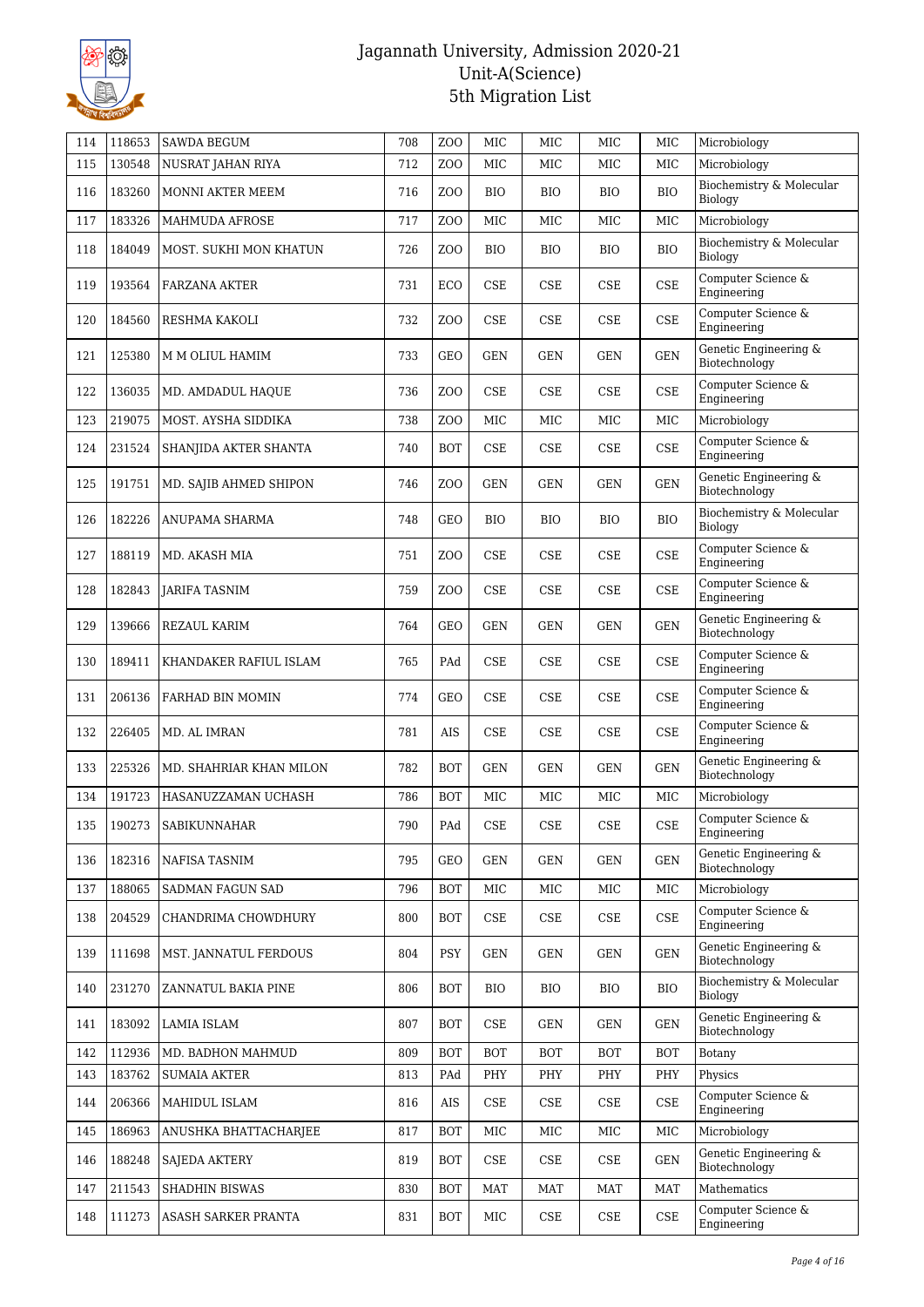

| 149 | 181900 | MAJIBUR RAHMAN SARKER          | 834  | FIN        | <b>BIO</b> | CSE        | CSE        | <b>CSE</b> | Computer Science &<br>Engineering           |
|-----|--------|--------------------------------|------|------------|------------|------------|------------|------------|---------------------------------------------|
| 150 | 182351 | <b>JANNATUL FERDOUS MAHIMA</b> | 839  | <b>BOT</b> | <b>MIC</b> | MIC        | MIC        | MIC        | Microbiology                                |
| 151 | 231214 | NISHAT SALSABIL                | 846  | ECO        | <b>LAW</b> | LAW        | <b>LAW</b> | LAW        | Law                                         |
| 152 | 213053 | MD. RUBAYED HASAN ANIK         | 858  | <b>GEO</b> | MIC        | MIC        | <b>MIC</b> | <b>GEN</b> | Genetic Engineering &<br>Biotechnology      |
| 153 | 192546 | SYED ISMEAD HOSSAIN RAZIN      | 859  | <b>FIN</b> | MIC        | MIC        | MIC        | MIC        | Genetic Engineering &<br>Biotechnology      |
| 154 | 113405 | PARVEZ AHMED                   | 864  | PSY        | <b>BIO</b> | <b>BIO</b> | CSE        | <b>CSE</b> | Computer Science &<br>Engineering           |
| 155 | 199182 | TAHMIDUL ISLAM                 | 869  | ECO        | <b>MIC</b> | <b>MIC</b> | CSE        | <b>CSE</b> | Computer Science &<br>Engineering           |
| 156 | 225544 | <b>MASUM BILLAH</b>            | 876  | ECO        | MIC        | MIC        | CSE        | <b>CSE</b> | Computer Science &<br>Engineering           |
| 157 | 165233 | MOST. ROKAIYA AKTER            | 881  | <b>GEO</b> | <b>GEO</b> | <b>GEO</b> | <b>GEO</b> | GEO        | Geography & Environment                     |
| 158 | 211341 | <b>JEWEL HOSSAIN</b>           | 884  | <b>MKT</b> | <b>BIO</b> | <b>BIO</b> | <b>BIO</b> | <b>BIO</b> | Biochemistry & Molecular<br>Biology         |
| 159 | 215358 | FARZANA AKTER HIRA             | 900  | <b>MKT</b> | <b>MAT</b> | <b>MAT</b> | <b>MAT</b> | <b>MAT</b> | Mathematics                                 |
| 160 | 182792 | SUMAIYA AKTER TISHA            | 904  | <b>MKT</b> | BIO        | BIO        | <b>BIO</b> | <b>BIO</b> | Biochemistry & Molecular<br>Biology         |
| 161 | 182864 | SHARMIN JAHAN SHORMI           | 906  | <b>POS</b> | <b>BIO</b> | <b>BIO</b> | <b>BIO</b> | <b>BIO</b> | Biochemistry & Molecular<br>Biology         |
| 162 | 189742 | MRINMOY DEWAN SEMANTA          | 915  | <b>ANT</b> | <b>BIO</b> | <b>BIO</b> | <b>BIO</b> | <b>CSE</b> | Computer Science &<br>Engineering           |
| 163 | 200656 | MD. SAMIUL ISLAM               | 927  | <b>PSY</b> | <b>BIO</b> | <b>BIO</b> | <b>BIO</b> | <b>CSE</b> | Computer Science &<br>Engineering           |
| 164 | 184739 | <b>ANISHA AKTER</b>            | 933  | <b>PSY</b> | BIO        | BIO        | <b>BIO</b> | <b>BIO</b> | Biochemistry & Molecular<br>Biology         |
| 165 | 134774 | TAJKIA JAHAN TAJ               | 937  | <b>GEO</b> | <b>BIO</b> | <b>BIO</b> | <b>BIO</b> | <b>BIO</b> | Biochemistry & Molecular<br>Biology         |
| 166 | 129427 | <b>ARKA BISWAS</b>             | 941  | <b>GEO</b> | <b>MIC</b> | <b>MIC</b> | MIC        | <b>CSE</b> | Computer Science &<br>Engineering           |
| 167 | 152388 | MD. ASHRAFUL ALAM              | 943  | <b>MGT</b> | BIO        | <b>BIO</b> | <b>BIO</b> | <b>CSE</b> | Computer Science &<br>Engineering           |
| 168 | 188244 | <b>MD. IMRAN HOSSAIN</b>       | 948  | GEO        | BIO        | BIO        | <b>BIO</b> | <b>BIO</b> | Biochemistry & Molecular<br>Biology         |
| 169 | 131758 | MD. SADMAN SAKIB               | 951  | PSY        | MIC        | BIO        | <b>BIO</b> | <b>CSE</b> | Computer Science &<br>Engineering           |
| 170 | 134652 | MOST. TAZKIA MOSTARIN          | 968  | GEO        | $\rm MIC$  | <b>BIO</b> | <b>BIO</b> | <b>BIO</b> | Biochemistry & Molecular<br>Biology         |
| 171 | 185165 | <b>BABLY AKTER</b>             | 972  | <b>GEO</b> | MIC        | MIC        | MIC        | MIC        | Microbiology                                |
| 172 | 222127 | HOSSAIN MOHAMMAD TAHSIN        | 977  | GEO        | MIC        | MIC        | MIC        | MIC        | Microbiology                                |
| 173 | 191670 | MD. YUSUF HASAN                | 981  | IS         | PHY        | PHY        | PHY        | PHY        | Computer Science &<br>Engineering           |
| 174 | 203188 | MD. BAYAZID SARKAR BIJOY       | 985  | GEO        | MIC        | MIC        | <b>BIO</b> | <b>BIO</b> | Biochemistry & Molecular<br>Biology         |
| 175 | 171840 | MD. SIAM SARDER                | 986  | PSY        | PSY        | <b>PSY</b> | PSY        | <b>PSY</b> | Psychology                                  |
| 176 | 219410 | MOST. ZINNATI SIDDIKA          | 990  | IER        | MIC        | MIC        | MIC        | MIC        | Microbiology                                |
| 177 | 156223 | MITHILA SARWAR                 | 992  | IER        | MIC        | MIC        | MIC        | MIC        | Microbiology                                |
| 178 | 186045 | SAYEEDA BINTE FARID            | 993  | IER        | IER        | IER        | IER        | IER        | Institute of Education and<br>Research(IER) |
| 179 | 204092 | SWARNALI CHANDA PIYA           | 1001 | IER        | MIC        | MIC        | MIC        | MIC        | Microbiology                                |
| 180 | 182657 | <b>SHARIMA TUSTY</b>           | 1006 | <b>PSY</b> | MAT        | MAT        | BIO        | BIO        | Biochemistry & Molecular<br>Biology         |
| 181 | 112953 | MD. ABDULLAH AL KAFEE          | 1008 | <b>PSY</b> | MIC        | MIC        | <b>BIO</b> | <b>BIO</b> | Biochemistry & Molecular<br>Biology         |
| 182 | 215619 | MST. KHADIJA KHATUN            | 1013 | POS        | MIC        | MIC        | MIC        | MIC        | Microbiology                                |
| 183 | 152329 | MUHAMMAD JUBAYER MAKKI         | 1014 | PSY        | MIC        | MIC        | MIC        | <b>BIO</b> | Biochemistry & Molecular<br>Biology         |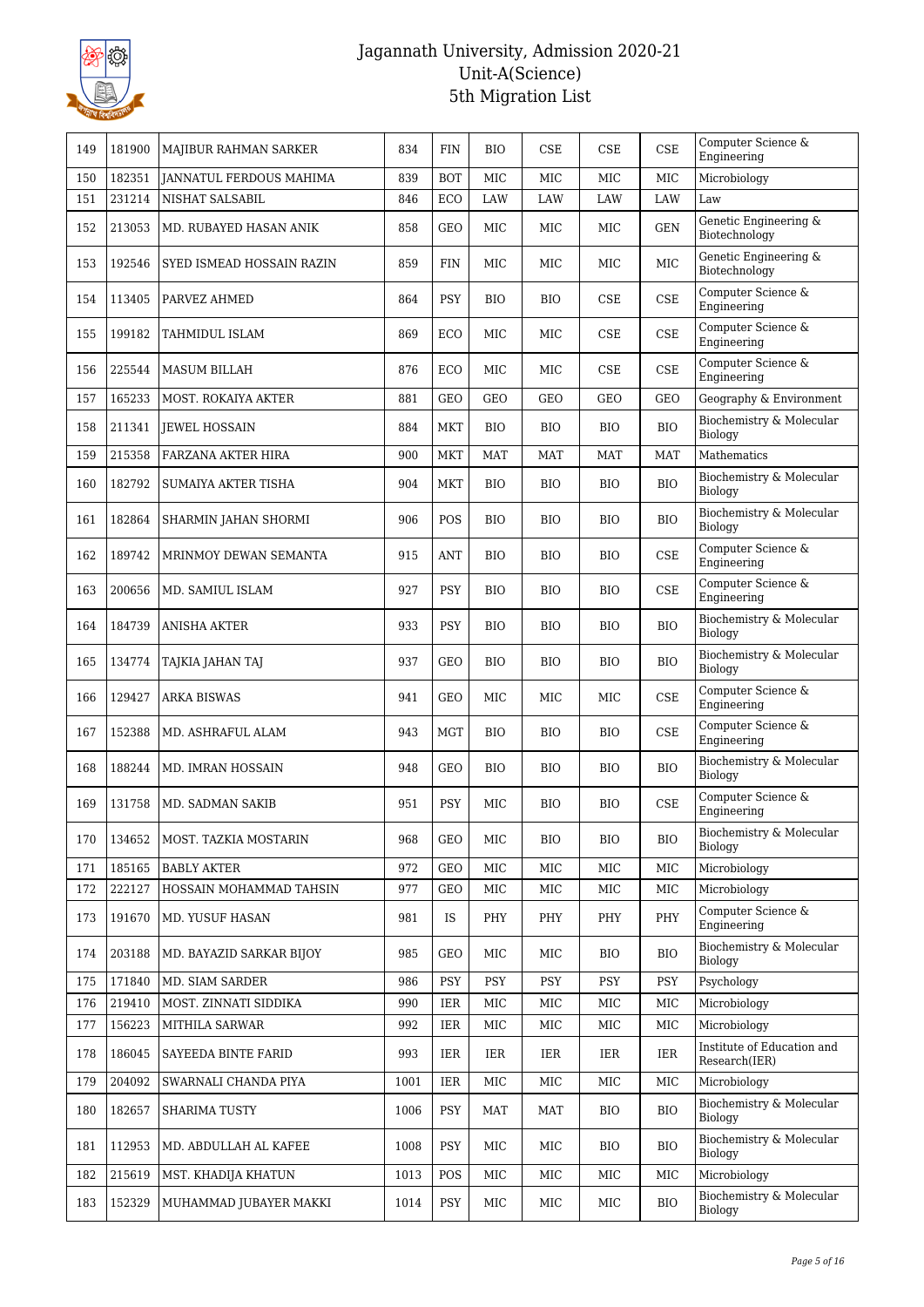

| 184 | 197507 | MD. RAKIB ISLAM           | 1017 | AIS        | MIC              | MIC              | MIC             | <b>BIO</b>       | Biochemistry & Molecular<br>Biology |
|-----|--------|---------------------------|------|------------|------------------|------------------|-----------------|------------------|-------------------------------------|
| 185 | 191626 | MD. MOHTASIM BILLAH       | 1023 | PSY        | MIC              | <b>MIC</b>       | MIC             | MIC              | Microbiology                        |
| 186 | 193702 | FARJANA BILLAL NEHA       | 1024 | AIS        | MIC              | MIC              | MIC             | MIC              | Microbiology                        |
| 187 | 217341 | MOST. MOTTAKINA KHATUN    | 1026 | POS        | <b>LAW</b>       | LAW              | LAW             | <b>LAW</b>       | Law                                 |
| 188 | 191636 | MOHAMMAD ALI              | 1027 | <b>BAN</b> | <b>MAT</b>       | <b>MAT</b>       | <b>MAT</b>      | MAT              | Mathematics                         |
| 189 | 163579 | TUHFA                     | 1036 | PSY        | PHY              | MIC              | $_{\rm MIC}$    | MIC              | Microbiology                        |
| 190 | 197878 | MD. ARAFAT SHEIKH         | 1037 | <b>PSY</b> | LAW              | LAW              | LAW             | LAW              | Law                                 |
| 191 | 187362 | <b>MARIUM</b>             | 1038 | PSY        | ZO <sub>O</sub>  | MIC              | MIC             | MIC              | Microbiology                        |
| 192 | 153284 | AFRA ANJUM HOSSAIN        | 1057 | PSY        | CHE              | MIC              | MIC             | MIC              | Microbiology                        |
| 193 | 172755 | MD. OMAR FARUK TALUKDER   | 1059 | PHI        | LAW              | MIC              | MIC             | <b>BIO</b>       | Biochemistry & Molecular<br>Biology |
| 194 | 182956 | ROMANA RASHID AIYDI       | 1068 | <b>PSY</b> | Z <sub>0</sub>   | MIC              | MIC             | MIC              | Microbiology                        |
| 195 | 178668 | NUSRAT HUMAYRA SUCHONA    | 1073 | <b>MGT</b> | <b>ENG</b>       | <b>ENG</b>       | <b>ENG</b>      | <b>ENG</b>       | English                             |
| 196 | 174985 | MD. ASRAFUL ISLAM         | 1077 | <b>BAN</b> | <b>ENG</b>       | <b>ENG</b>       | <b>ENG</b>      | <b>ENG</b>       | English                             |
| 197 | 111134 | MAHFUZUR RAHMAN FAHIM     | 1084 | <b>MGT</b> | ECO              | ECO              | MIC             | MIC              | Biochemistry & Molecular<br>Biology |
| 198 | 191051 | <b>AMIR HOSSAIN</b>       | 1085 | <b>BAN</b> | ZO <sub>O</sub>  | Z <sub>O</sub> O | MIC             | MIC              | Microbiology                        |
| 199 | 143765 | MD. MEHEDI HASAN          | 1094 | <b>SOC</b> | CHE              | CHE              | MIC             | MIC              | Biochemistry & Molecular<br>Biology |
| 200 | 140448 | SANAD CHANDRA RAY.        | 1095 | HIS        | LAW              | LAW              | LAW             | LAW              | Law                                 |
| 201 | 103492 | MD. AL IMRAN              | 1100 | <b>ANT</b> | <b>STA</b>       | <b>STA</b>       | MIC             | MIC              | Biochemistry & Molecular<br>Biology |
| 202 | 167165 | MD. JUNAYED ISLAM         | 1107 | HIS        | CHE              | CHE              | CHE             | MIC              | Biochemistry & Molecular<br>Biology |
| 203 | 203475 | NAFISA TABASSUM           | 1112 | SOC        | <b>LAW</b>       | LAW              | LAW             | MIC              | Microbiology                        |
| 204 | 102424 | MD. ANIK AHAMED           | 1123 | SW         | CHE              | CHE              | CHE             | MIC              | Microbiology                        |
| 205 | 111866 | TRISHNA BISWAS            | 1139 | IHC        | LAW              | LAW              | LAW             | MIC              | Microbiology                        |
| 206 | 102787 | ANANTA KUMAR SARKER       | 1140 | PHI        | CHE              | CHE              | CHE             | MIC              | Microbiology                        |
| 207 | 185417 | SHEIKH FOYZUNNESA AKTER   | 1147 | <b>IS</b>  | CHE              | CHE              | CHE             | CHE              | Chemistry                           |
| 208 | 206097 | <b>ASHIKUL ISLAM</b>      | 1151 | PHI        | <b>STA</b>       | <b>STA</b>       | <b>STA</b>      | MIC              | Microbiology                        |
| 209 | 224549 | <b>BODRUDDUZA</b>         | 1156 |            | CHE              | CHE              | CHE             | MIC              | Microbiology                        |
| 210 | 102136 | ROBAYAT NAHAR             | 1158 |            | CHE              | CHE              | CHE             | CHE              | Chemistry                           |
| 211 | 102208 | TASRIFA AKTER TONNEY      | 1160 |            | <b>BOT</b>       | <b>BOT</b>       | <b>BOT</b>      | <b>BOT</b>       | Microbiology                        |
| 212 | 170910 | <b>SUPRIA DAY BRISHTY</b> | 1162 |            | ZOO              | ZOO              | ZOO             | ZOO              | Microbiology                        |
| 213 | 141189 | SABIKUNNAHER              | 1163 |            | LAW              | LAW              | LAW             | LAW              | Microbiology                        |
| 214 | 192611 | NAHIDUL ISLAM TASIN       | 1167 |            | CHE              | CHE              | CHE             | CHE              | Chemistry                           |
| 215 | 124396 | HUMAIYARA SADIYA          | 1169 |            | Z <sub>O</sub> O | ZO <sub>O</sub>  | ZOO             | Z <sub>O</sub> O | Microbiology                        |
| 216 | 182295 | <b>NUSRAT JAHAN</b>       | 1179 |            | CHE              | CHE              | CHE             | CHE              | Chemistry                           |
| 217 | 182411 | FATEMA TUJ JOHORA FARIHA  | 1185 |            | CHE              | CHE              | CHE             | CHE              | Microbiology                        |
| 218 | 153609 | <b>AYSHA AKTER</b>        | 1192 |            | CHE              | CHE              | CHE             | CHE              | Microbiology                        |
| 219 | 124175 | REHENA PERVIN             | 1194 |            | CHE              | CHE              | CHE             | CHE              | Microbiology                        |
| 220 | 153695 | ANISA BINTE HASNAT        | 1195 |            | ECO              | ECO              | ECO             | ECO              | Economics                           |
| 221 | 153706 | SADIA AFRIN BADHON        | 1198 |            | <b>ENG</b>       | <b>ENG</b>       | <b>ENG</b>      | ENG              | English                             |
| 222 | 189196 | NUR MOHAMMAD IFTY         | 1200 |            | <b>MKT</b>       | <b>MKT</b>       | MKT             | <b>MKT</b>       | Marketing                           |
| 223 | 210458 | MD. RAKIB HUSAIN          | 1209 |            | Z <sub>O</sub> O | Z <sub>O</sub> O | ZOO             | Z <sub>O</sub> O | Zoology                             |
| 224 | 189859 | MD. SPONDON SARWAR        | 1210 |            | ECO              | ECO              | ECO             | ECO              | Economics                           |
| 225 | 184294 | SUMONA AKTHER             | 1212 |            | CHE              | CHE              | CHE             | CHE              | Chemistry                           |
| 226 | 155205 | SANJIDA FERDOUSI DOLA     | 1217 |            | Z <sub>O</sub> O | ZOO              | ZO <sub>O</sub> | ZOO              | Zoology                             |
| 227 | 203171 | MD. ABDUL AUWAL           | 1220 |            | CHE              | CHE              | CHE             | CHE              | Chemistry                           |
| 228 | 140446 | SHAMIM ISLAM              | 1225 |            | <b>MAT</b>       | <b>MAT</b>       | <b>MAT</b>      | <b>MAT</b>       | Mathematics                         |
| 229 | 137356 | MD. SAJJAD HOSSAIN        | 1226 |            | <b>MAT</b>       | MAT              | MAT             | MAT              | Mathematics                         |
| 230 | 115113 | PAPPU MONDOL              | 1234 |            | <b>MAT</b>       | <b>MAT</b>       | <b>MAT</b>      | <b>MAT</b>       | Mathematics                         |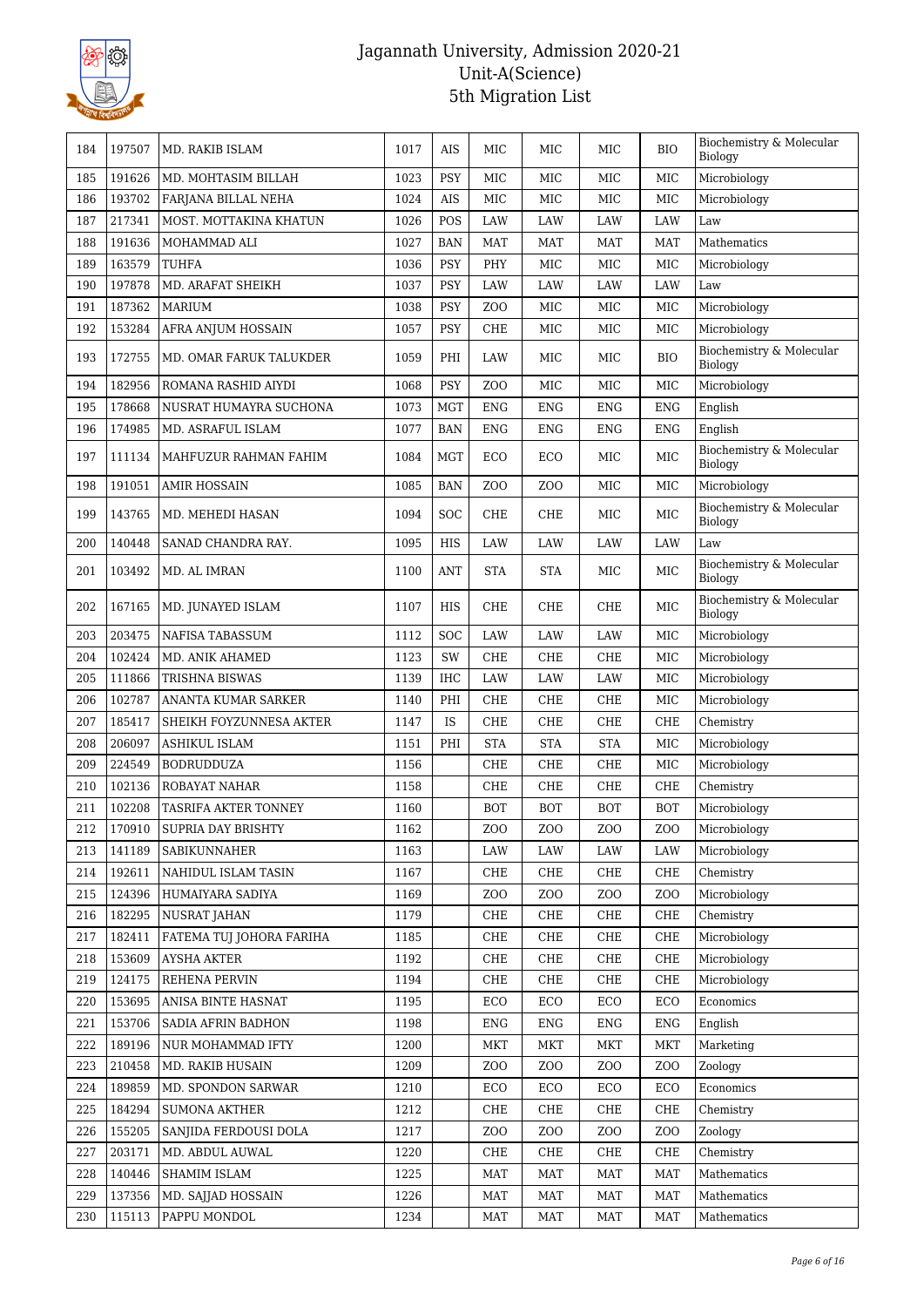

| 231 | 211041 | <b>FORHAD REZA</b>            | 1236 | <b>MAT</b>       | <b>MAT</b>       | MAT             | <b>MAT</b>       | Mathematics             |
|-----|--------|-------------------------------|------|------------------|------------------|-----------------|------------------|-------------------------|
| 232 | 127400 | MD. RAHUL HOSSEN              | 1239 | LAW              | LAW              | LAW             | LAW              | Law                     |
| 233 | 208925 | SYEDA HUMYRA SIDDIKA          | 1248 | <b>MAT</b>       | <b>MAT</b>       | <b>MAT</b>      | <b>MAT</b>       | Mathematics             |
| 234 | 188574 | MD. ARIFUR RAHMAN ARIF        | 1252 | <b>STA</b>       | <b>STA</b>       | <b>STA</b>      | <b>STA</b>       | Statistics              |
| 235 | 173055 | MD. FAHMID NAFIZ              | 1255 | CHE              | CHE              | CHE             | CHE              | Chemistry               |
| 236 | 170068 | TAMANNA TABASSUM              | 1261 | CHE              | CHE              | CHE             | CHE              | Chemistry               |
| 237 | 204024 | ANIKA JAHAN RAKHI             | 1266 | CHE              | CHE              | CHE             | CHE              | Chemistry               |
| 238 | 186415 | <b>JINAT ARA RABEYA</b>       | 1268 | LAW              | LAW              | LAW             | LAW              | Law                     |
| 239 | 227155 | NURUNNAHAR TISHA              | 1269 | CHE              | CHE              | CHE             | CHE              | Chemistry               |
| 240 | 137957 | MD. MOTAKABBIR                | 1273 | LAW              | LAW              | LAW             | LAW              | Law                     |
| 241 | 191524 | <b>HEMAL DAS</b>              | 1279 | CHE              | CHE              | CHE             | CHE              | Chemistry               |
| 242 | 136551 | MD. MAMUN RAHMAN.             | 1281 | CHE              | CHE              | CHE             | CHE              | Chemistry               |
| 243 | 165575 | <b>BRISTI AKTAR</b>           | 1284 | ZO <sub>O</sub>  | Z <sub>0</sub>   | ZOO             | Z <sub>0</sub>   | Zoology                 |
| 244 | 163874 | FOYSOL MAHMUD                 | 1291 | LAW              | LAW              | LAW             | LAW              | Law                     |
| 245 | 114259 | MD. DIPU HOSSAIN              | 1293 | <b>MAT</b>       | <b>MAT</b>       | MAT             | <b>MAT</b>       | Mathematics             |
| 246 | 206241 | MD. MOIN RAHMAN               | 1295 | CHE              | CHE              | CHE             | CHE              | Chemistry               |
| 247 | 194193 | RIMPA RANI DEY                | 1297 | <b>STA</b>       | <b>STA</b>       | <b>STA</b>      | <b>STA</b>       | <b>Statistics</b>       |
| 248 | 170013 | MD. RAKIBUL ISLAM             | 1299 | <b>MAT</b>       | CHE              | CHE             | CHE              | Chemistry               |
| 249 | 157444 | MD. ABDULLAH AL ABIR          | 1305 | PHY              | CHE              | CHE             | CHE              | Chemistry               |
| 250 | 186470 | MAHJABIN MOMO                 | 1309 | <b>ENG</b>       | <b>ENG</b>       | <b>ENG</b>      | <b>ENG</b>       | English                 |
| 251 | 102994 | MD. SABBIR HOSSAIN ALVE       | 1316 | <b>BOT</b>       | <b>BOT</b>       | <b>BOT</b>      | <b>BOT</b>       | Botany                  |
| 252 | 210330 | RAKIBUL ISLAM                 | 1323 | <b>STA</b>       | CHE              | CHE             | CHE              | Chemistry               |
| 253 | 156156 | <b>SHYRA HAQUE</b>            | 1324 | FIN              | FIN              | FIN             | FIN              | Finance                 |
| 254 | 183237 | SUMAIYA ISLAM MIM             | 1326 | <b>MAT</b>       | <b>MAT</b>       | <b>MAT</b>      | <b>MAT</b>       | Mathematics             |
| 255 | 184036 | <b>SHRABONI SEN</b>           | 1335 | <b>BOT</b>       | <b>BOT</b>       | <b>BOT</b>      | BOT              | <b>Botany</b>           |
| 256 | 224241 | MD. NAYEM HOSSEN SAGOR        | 1341 | PHY              | CHE              | CHE             | CHE              | Chemistry               |
| 257 | 197412 | AL THAMASUL ISLAM             | 1342 | <b>ENG</b>       | <b>ENG</b>       | <b>ENG</b>      | <b>ENG</b>       | English                 |
| 258 | 227346 | SWAPNA RANI ROY               | 1345 | <b>MAT</b>       | <b>MAT</b>       | <b>MAT</b>      | <b>MAT</b>       | Mathematics             |
| 259 | 186103 |                               | 1346 | PHY              | CHE              |                 |                  |                         |
| 260 | 111507 | EVA AKTER<br>MD. ASHRAF UDDIN | 1355 | PHY              | PHY              | CHE<br>PHY      | CHE<br>PHY       | Chemistry               |
|     |        |                               |      |                  |                  |                 |                  | Physics                 |
| 261 | 173081 | AHTASHAMUL HAQUE              | 1358 | <b>BOT</b>       | CHE              | CHE             | CHE              | Chemistry               |
| 262 | 199828 | MD. NUR ALOM MIAH             | 1360 | Z <sub>O</sub> O | ZO <sub>O</sub>  | ZOO             | Z <sub>0</sub>   | Zoology                 |
| 263 | 185536 | <b>RESMA AKTER</b>            | 1362 | PHY              | CHE              | CHE             | CHE              | Chemistry               |
| 264 | 208581 | FARIA SULTANA REYA            | 1371 | <b>MAT</b>       | <b>MAT</b>       | MAT             | <b>MAT</b>       | Mathematics             |
| 265 | 153258 | SHAIRA NAZIA SAMIHA           | 1376 | <b>GEO</b>       | GEO              | GEO             | GEO              | Geography & Environment |
| 266 | 113268 | FIROZ MAHMUD SHAMIM           | 1390 | PHY              | CHE              | CHE             | CHE              | Chemistry               |
| 267 | 183394 | TANUKA TASEEN                 | 1393 | PHY              | PHY              | PHY             | PHY              | Physics                 |
| 268 | 183542 | MABINA AKTER                  | 1398 | PHY              | PHY              | PHY             | PHY              | Physics                 |
| 269 | 102818 | FAZLY RABBI                   | 1402 | PHY              | CHE              | CHE             | CHE              | Chemistry               |
| 270 | 183808 | AFROJA SULTANA LAMIYA         | 1405 | ZO <sub>O</sub>  | Z <sub>O</sub> O | ZO <sub>O</sub> | ZO <sub>O</sub>  | Zoology                 |
| 271 | 220364 | TAMANNA ISLAM MOURIN          | 1407 | PHY              | CHE              | CHE             | CHE              | Chemistry               |
| 272 | 123923 | NADIRA HOSSAIN MIM            | 1410 | LAN              | LAW              | LAW             | LAW              | Law                     |
| 273 | 136240 | JOYANTA ROY                   | 1411 | Z <sub>O</sub> O | Z <sub>O</sub> O | ZOO             | ZOO              | Zoology                 |
| 274 | 181446 | <b>SHAKIB MAHMUD</b>          | 1413 | PHY              | PHY              | PHY             | PHY              | Physics                 |
| 275 | 124580 | HUMAYRA AKTER                 | 1415 | Z <sub>O</sub> O | Z <sub>O</sub> O | ZOO             | Z <sub>O</sub> O | Zoology                 |
| 276 | 135776 | AFRIA FARJANA RITU            | 1416 | PHY              | LAW              | LAW             | LAW              | Law                     |
| 277 | 193661 | BRISTY RANI SUTRADHAR         | 1418 | <b>STA</b>       | CHE              | CHE             | CHE              | Chemistry               |
| 278 | 195019 | <b>SITHI AKTER</b>            | 1419 | <b>MAT</b>       | CHE              | CHE             | CHE              | Chemistry               |
| 279 | 224262 | MD. ABU BAKAR SIDDIQUE        | 1421 | PHY              | CHE              | CHE             | CHE              | Chemistry               |
| 280 | 184792 | <b>JOYA RANI SARKER</b>       | 1422 | Z <sub>O</sub> O | Z <sub>O</sub> O | ZOO             | Z <sub>O</sub> O | Zoology                 |
| 281 | 177314 | MD. PALASH                    | 1425 | <b>STA</b>       | CHE              | CHE             | CHE              | Chemistry               |
|     |        |                               |      |                  |                  |                 |                  |                         |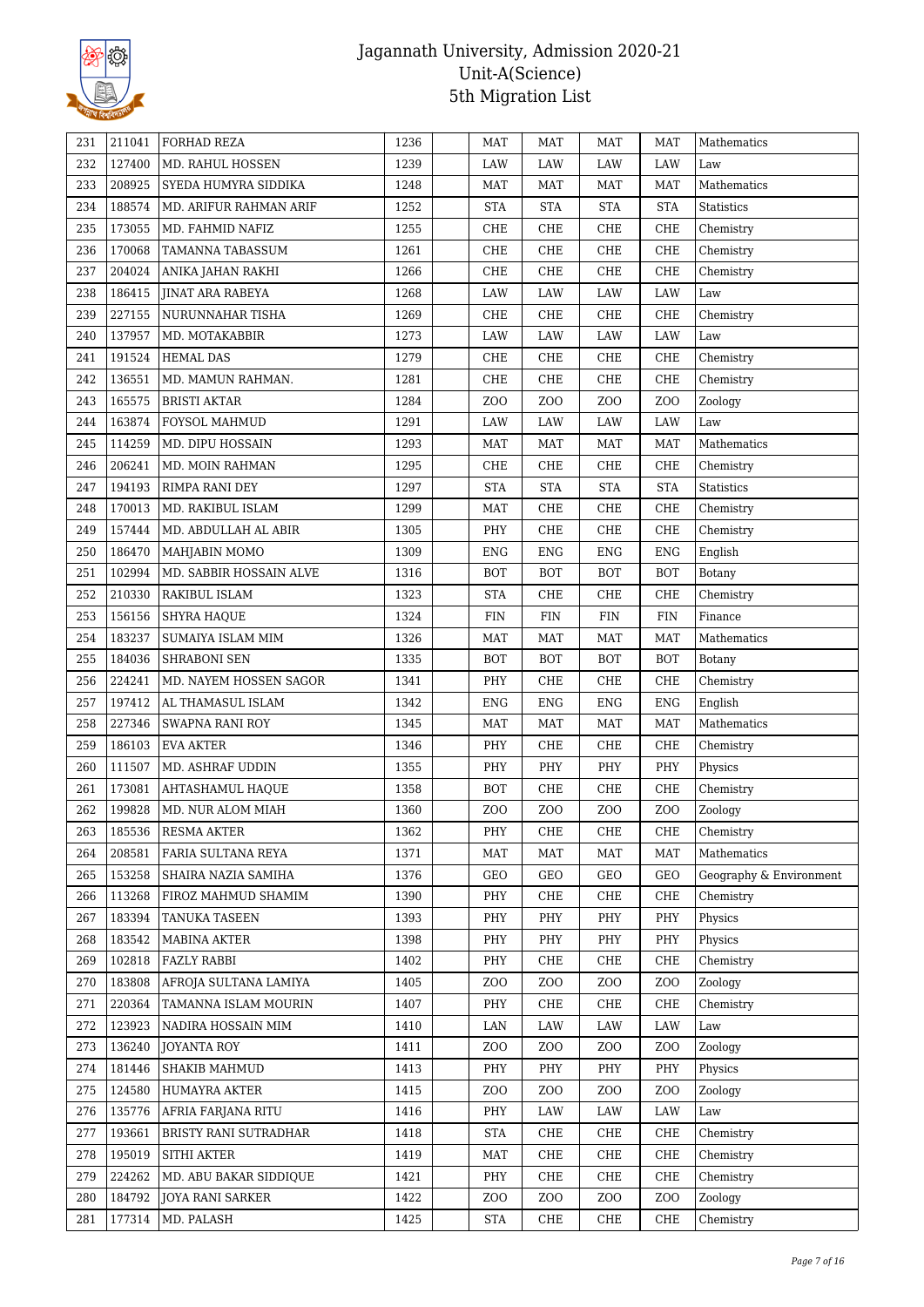

| 282        | 102116 | <b>RUPA DEBNATH</b>         | 1428 | PHY              | CHE              | CHE             | CHE              | Chemistry               |
|------------|--------|-----------------------------|------|------------------|------------------|-----------------|------------------|-------------------------|
| 283        | 105213 | MD. AL-AMIN                 | 1430 | <b>MAT</b>       | CHE              | CHE             | CHE              | Chemistry               |
| 284        | 104810 | AL-MOSTAFA                  | 1433 | PHY              | PHY              | PHY             | PHY              | Physics                 |
| 285        | 111351 | ASHIKUR RAHMAN              | 1437 | MAT              | CHE              | CHE             | CHE              | Chemistry               |
| 286        | 226822 | PROTIK SAHA                 | 1438 | ZO <sub>O</sub>  | Z <sub>0</sub>   | ZO <sub>O</sub> | Z <sub>O</sub> O | Zoology                 |
| 287        | 157336 | TARIQ-UR-RAHMAN TANEEM      | 1447 | <b>MAT</b>       | <b>MAT</b>       | MAT             | <b>MAT</b>       | Mathematics             |
| 288        | 193122 | MESHKAT BINTAY AHSAN        | 1449 | PSY              | PSY              | PSY             | <b>PSY</b>       | Psychology              |
| 289        | 150548 | <b>SOURAV DAS</b>           | 1450 | <b>STA</b>       | CHE              | CHE             | CHE              | Chemistry               |
| 290        | 151486 | MD. RAKIBUL ISLAM SIAM      | 1455 | Z <sub>O</sub> O | Z <sub>0</sub>   | ZO <sub>O</sub> | Z <sub>O</sub> O | Zoology                 |
| 291        | 188752 | SAFKAT ISLAM NILOY          | 1462 | PHY              | PHY              | PHY             | PHY              | Physics                 |
| 292        | 153684 | TASNEEM JAHAN RESHA         | 1466 | <b>ENG</b>       | <b>ENG</b>       | <b>ENG</b>      | <b>ENG</b>       | English                 |
| 293        | 103042 | MD. TANJIMUL RIFAT          | 1467 | <b>ANT</b>       | CHE              | CHE             | CHE              | Chemistry               |
| 294        | 153857 | FATEMATUZ ZOHRA AKHI        | 1469 | ZO <sub>O</sub>  | Z <sub>O</sub> O | ZOO             | Z <sub>0</sub>   | Zoology                 |
| 295        | 104029 | MD.ARAFAT                   | 1472 | <b>STA</b>       | PHY              | PHY             | PHY              | Physics                 |
| 296        | 189618 | MASHFUKUR RAHMAN            | 1476 | <b>STA</b>       | <b>STA</b>       | <b>STA</b>      | <b>STA</b>       | Statistics              |
| 297        | 154185 | <b>BARBARA SNEHA GOMES</b>  | 1477 | <b>GEO</b>       | GEO              | GEO             | GEO              | Geography & Environment |
| 298        | 157858 | MST. FATEMA-TUJ-JOHRA       | 1479 | ZO <sub>O</sub>  | CHE              | CHE             | CHE              | Chemistry               |
| 299        | 183835 | ZARIN TASNIM AUDITY         | 1484 | <b>GEO</b>       | GEO              | GEO             | GEO              | Geography & Environment |
| 300        | 126646 | MD SAIDUR RAHMAN            | 1492 | <b>MAT</b>       | <b>MAT</b>       | <b>MAT</b>      | <b>MAT</b>       | Mathematics             |
| 301        | 177907 | FARIHA MUBASHERA            | 1494 | <b>MAT</b>       | CHE              | CHE             | CHE              | Chemistry               |
| 302        | 186431 | AYESHA SIDDIKA BINTE AYUB   | 1500 | PSY              | PSY              | PSY             | PSY              | Psychology              |
| 303        | 157268 | AYESHA SIDDIKA              | 1503 | <b>MAT</b>       | CHE              | CHE             | CHE              | Chemistry               |
| 304        | 122586 | <b>IFTEKARUL ISLAM IFTY</b> | 1506 | MAT              | CHE              | CHE             | CHE              | Chemistry               |
| 305        | 207317 | MD. MAZHARUL ISLAM          | 1511 | <b>STA</b>       | CHE              | CHE             | CHE              | Chemistry               |
| 306        | 152375 | <b>ABUL HASNAT HRIDOY</b>   | 1532 | <b>MAT</b>       | <b>MAT</b>       | MAT             | <b>MAT</b>       | Mathematics             |
|            | 219661 |                             | 1539 | PSY              | CHE              | CHE             | CHE              |                         |
| 307<br>308 | 123269 | MD. AHASAN HABIB DOLON      | 1541 |                  | LAW              | LAW             | LAW              | Chemistry               |
|            |        | SAIFULLAH MOHAMMED SABBIR   |      | MCJ              |                  |                 |                  | Law                     |
| 309        | 131459 | <b>LABONI AKTHER</b>        | 1547 | <b>BOT</b>       | <b>BOT</b>       | <b>BOT</b>      | <b>BOT</b>       | Botany                  |
| 310        | 186069 | <b>AFRIN JAHAN</b>          | 1550 | Z <sub>O</sub> O | CHE              | CHE             | CHE              | Chemistry               |
| 311        | 141008 | RAZIA SULTANA               | 1553 | ZO <sub>O</sub>  | CHE              | CHE             | CHE              | Chemistry               |
| 312        | 211033 | <b>SAZAL BISWAS</b>         | 1557 | <b>STA</b>       | CHE              | CHE             | CHE              | Chemistry               |
| 313        | 132297 | <b>ASHIK FOYSAL</b>         | 1561 | <b>BOT</b>       | CHE              | CHE             | CHE              | Chemistry               |
| 314        | 206197 | TASMIA AZAD MAHIN           | 1562 | <b>STA</b>       | CHE              | CHE             | CHE              | Chemistry               |
| 315        | 231450 | MARIA ANJUM NAIMA           | 1564 | PSY              | PSY              | PSY             | <b>PSY</b>       | Psychology              |
| 316        | 179046 | <b>FARHANA EASMIN</b>       | 1565 | <b>STA</b>       | CHE              | CHE             | CHE              | Chemistry               |
| 317        | 113832 | SHAHRIAR AHAMMED            | 1574 | <b>BOT</b>       | CHE              | CHE             | CHE              | Chemistry               |
| 318        | 213593 | MD. OMAR FARUK              | 1580 | <b>STA</b>       | CHE              | CHE             | CHE              | Chemistry               |
| 319        | 122510 | MD. TUSHER EMRAN            | 1582 | <b>STA</b>       | CHE              | CHE             | CHE              | Chemistry               |
| 320        | 147395 | SOBURUL ISLAM               | 1590 | <b>STA</b>       | <b>STA</b>       | <b>STA</b>      | <b>STA</b>       | Statistics              |
| 321        | 135668 | MOST. FARIYA ISLAM ANY      | 1592 | <b>GEO</b>       | CHE              | CHE             | CHE              | Chemistry               |
| 322        | 129699 | ABDUL KAHHAR                | 1593 | <b>STA</b>       | CHE              | CHE             | CHE              | Chemistry               |
| 323        | 102955 | MD. ABUL BASAR              | 1608 | <b>STA</b>       | CHE              | CHE             | CHE              | Chemistry               |
| 324        | 107490 | NAIMUR RAHMAN DURJOY        | 1611 | <b>STA</b>       | <b>STA</b>       | <b>STA</b>      | <b>STA</b>       | Statistics              |
| 325        | 111756 | ZAFRIN ZAMAN TISHA          | 1614 | <b>BOT</b>       | CHE              | CHE             | CHE              | Chemistry               |
| 326        | 183191 | RABEYA AKTER BORNI          | 1617 | Z <sub>O</sub> O | CHE              | CHE             | CHE              | Chemistry               |
| 327        | 113874 | MD.IMRAN HOSSAIN            | 1625 | Z <sub>O</sub> O | LAW              | LAW             | LAW              | Law                     |
| 328        | 224193 | DHRUBO KRISHNO GHOSH        | 1628 | <b>BOT</b>       | CHE              | CHE             | CHE              | Chemistry               |
| 329        | 227215 | <b>SUMAYEA PROVA</b>        | 1632 | <b>BOT</b>       | <b>BOT</b>       | <b>BOT</b>      | <b>BOT</b>       | Botany                  |
| 330        | 100560 | MST. SADIA JANNAT           | 1634 | <b>BOT</b>       | LAW              | LAW             | LAW              | Law                     |
| 331        | 108797 | S.M. SHAYRUZZAMAN SHANTO    | 1638 | <b>BOT</b>       | <b>BOT</b>       | <b>BOT</b>      | <b>BOT</b>       | Botany                  |
| 332        | 103604 | MD. ASHIKUR RAHMAN RIYAD    | 1643 | BOT              | ENG              | ENG             | ENG              | English                 |
|            |        |                             |      |                  |                  |                 |                  |                         |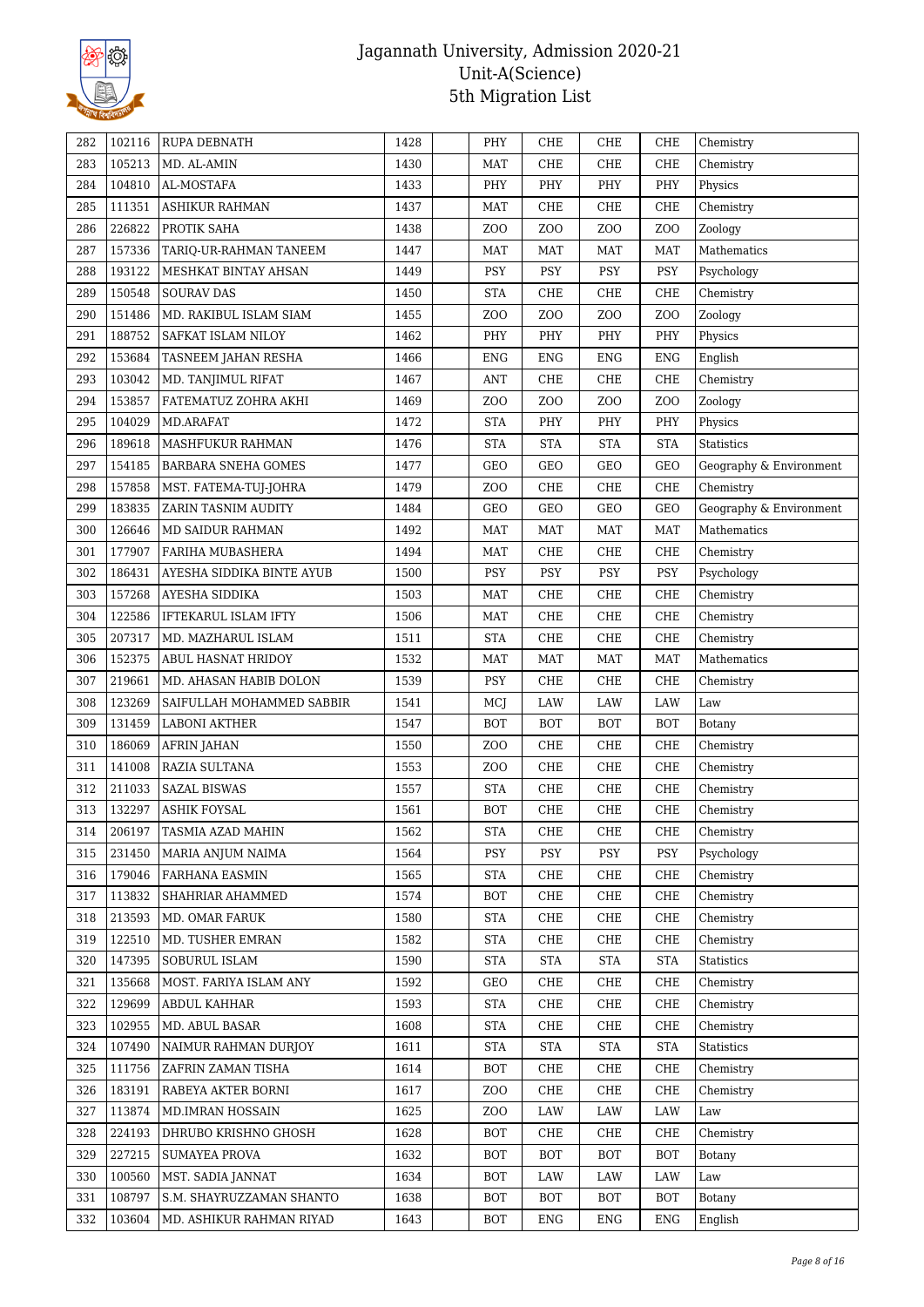

| 333 | 223386 | MD. SAKHAOWT HOSSAIN        | 1645 | <b>BOT</b> | LAW              | LAW              | LAW              | Law                                         |
|-----|--------|-----------------------------|------|------------|------------------|------------------|------------------|---------------------------------------------|
| 334 | 185082 | <b>AKHI AKTER</b>           | 1647 | <b>STA</b> | CHE              | CHE              | CHE              | Chemistry                                   |
| 335 | 190745 | MONIR HOSSEN ZIHAD          | 1653 | <b>STA</b> | CHE              | CHE              | CHE              | Chemistry                                   |
| 336 | 222401 | TIPU SULTAN                 | 1660 | <b>BOT</b> | CHE              | CHE              | CHE              | Chemistry                                   |
| 337 | 165912 | <b>AFSANA KHATUN</b>        | 1661 | <b>BOT</b> | ENG              | ${\rm ENG}$      | <b>ENG</b>       | English                                     |
| 338 | 201755 | MD. JUBAER ALOM JOY         | 1665 | <b>BOT</b> | <b>BOT</b>       | <b>BOT</b>       | <b>BOT</b>       | Botany                                      |
| 339 | 166328 | MD. JAHID HASAN             | 1671 | ECO        | ${\rm ENG}$      | <b>ENG</b>       | <b>ENG</b>       | English                                     |
| 340 | 178560 | MD. JIMON MOSHARAF          | 1675 | <b>BOT</b> | CHE              | CHE              | CHE              | Chemistry                                   |
| 341 | 133829 | JONY RANI ROY               | 1683 | <b>BOT</b> | <b>STA</b>       | <b>STA</b>       | <b>STA</b>       | Statistics                                  |
| 342 | 165232 | UMME AYESHA SIDDIKA KONIKA  | 1689 | <b>PSY</b> | PSY              | PSY              | <b>PSY</b>       | Psychology                                  |
| 343 | 182642 | <b>SUMAIYA AKTER</b>        | 1690 | <b>BOT</b> | CHE              | CHE              | CHE              | Chemistry                                   |
| 344 | 167401 | MD. AKASH ALI               | 1697 | <b>BOT</b> | <b>ENG</b>       | CHE              | CHE              | Chemistry                                   |
| 345 | 189355 | <b>JAHIDUL ISLAM</b>        | 1699 | <b>BOT</b> | <b>STA</b>       | CHE              | CHE              | Chemistry                                   |
| 346 | 100336 | <b>ANIKA TAHSIN</b>         | 1706 | PAd        | PHY              | PHY              | CHE              | Chemistry                                   |
| 347 | 100686 | SUSMITA RANI BHOUMIK        | 1717 | <b>BOT</b> | LAW              | LAW              | LAW              | Law                                         |
| 348 | 134619 | MOST. LAILATUN NAHAR        | 1721 | <b>BOT</b> | ZO <sub>O</sub>  | ZO <sub>O</sub>  | CHE              | Chemistry                                   |
| 349 | 141645 | <b>BUSRA TABASSUM SUDRA</b> | 1726 | ECO        | PHY              | PHY              | PHY              | Physics                                     |
| 350 | 110196 | MD. SHAMIM HOSSAIN          | 1728 | ECO        | <b>STA</b>       | <b>STA</b>       | CHE              | Chemistry                                   |
| 351 | 136218 | <b>MERAJ HOSSAIN</b>        | 1733 | PAd        | LAW              | LAW              | LAW              | Law                                         |
| 352 | 220575 | ANIMA RANI PAL              | 1734 | PSY        | PSY              | PSY              | PSY              | Psychology                                  |
| 353 | 188597 | <b>EMA CATHEY FINNEY</b>    | 1739 | IER        | Z <sub>O</sub> O | Z <sub>O</sub> O | Z <sub>O</sub> O | Zoology                                     |
| 354 | 115176 | <b>BISWAZIT KUMAR</b>       | 1744 | IER        | IER              | IER              | IER              | Institute of Education and<br>Research(IER) |
| 355 | 185488 | SABIHA MEHJABIN SPONDON     | 1747 | MCJ        | PHY              | PHY              | PHY              | Physics                                     |
| 356 | 116816 | MD. SHAMIM HOSEN            | 1748 | GEO        | LAW              | LAW              | LAW              | Law                                         |
| 357 | 156258 | SHADIA AKTAR HAPPY          | 1751 | <b>GEO</b> | PHY              | PHY              | PHY              | Physics                                     |
| 358 | 167459 | ZANNATUL FERDOUS            | 1756 | ECO        | LAW              | LAW              | LAW              | Law                                         |
| 359 | 130483 | SABIHA AKTER NISHI          | 1769 | MCJ        | LAW              | LAW              | LAW              | Law                                         |
| 360 | 182543 | SHUCHONA BARUA DIPA         | 1771 | GEO        | <b>GEO</b>       | GEO              | <b>GEO</b>       | Geography & Environment                     |
| 361 | 218334 | SANJIDA HOSSAIN MEGHA       | 1785 | MCJ        | <b>BOT</b>       | <b>BOT</b>       | <b>BOT</b>       | <b>Botany</b>                               |
| 362 | 153785 | NISHAT TASNIM ANIKA         | 1787 | PSY        | <b>BOT</b>       | <b>BOT</b>       | CHE              | Chemistry                                   |
| 363 | 177672 | FARIA AFRIN PRETTY          | 1790 | ECO        | ECO              | ECO              | ECO              | Economics                                   |
| 364 | 111637 | SADIA AFRIN MOW             | 1791 | ECO        | LAW              | $_{\rm LAW}$     | LAW              | Law                                         |
| 365 | 133059 | KAIUM AHAMMED               | 1797 | ECO        | ECO              | LAW              | CHE              | Chemistry                                   |
| 366 | 141796 | JANNATUL NAIMA TANHA        | 1815 | PSY        | PSY              | PSY              | PSY              | Psychology                                  |
| 367 | 225378 | MD. ASHRAF HOSSAIN          | 1818 | <b>PSY</b> | <b>BOT</b>       | <b>BOT</b>       | CHE              | Chemistry                                   |
| 368 | 131017 | TAHMINA AKTER TAMIM         | 1830 | PSY        | Z <sub>0</sub>   | Z <sub>O</sub> O | Z <sub>O</sub> O | Zoology                                     |
| 369 | 141623 | NUSRAT AFRIN MITHILA        | 1831 | LAN        | LAN              | LAN              | LAW              | Law                                         |
| 370 | 198888 | MD. SARWAR HOSSAIN SANI     | 1836 | <b>MKT</b> | <b>STA</b>       | <b>STA</b>       | <b>STA</b>       | <b>Statistics</b>                           |
| 371 | 194145 | MRINAYA DAS MITHU           | 1837 | GEO        | <b>BOT</b>       | <b>BOT</b>       | CHE              | Chemistry                                   |
| 372 | 118548 | <b>AKRAM SHEIKH</b>         | 1841 | PSY        | <b>MAT</b>       | MAT              | CHE              | Chemistry                                   |
| 373 | 218972 | MOST. AKLIMA KHATUN         | 1844 | POS        | LAN              | LAN              | CHE              | Chemistry                                   |
| 374 | 207460 | MD. TANBIR HASSAN           | 1845 | IER        | PHY              | PHY              | CHE              | Chemistry                                   |
| 375 | 216442 | SEJUTI SARKER SNEHA         | 1852 | AIS        | AIS              | AIS              | AIS              | Accounting & Information<br>Systems         |
| 376 | 164392 | MAHBUBA AKTER               | 1853 | PAd        | ZO <sub>O</sub>  | ZO <sub>O</sub>  | CHE              | Chemistry                                   |
| 377 | 104897 | SAIJADUR RAHMAN SHIHAB      | 1855 | IER        | PHY              | PHY              | PHY              | Physics                                     |
| 378 | 220035 | SHURIYA AKTHER SARA         | 1857 | PAd        | <b>ENG</b>       | ENG              | ENG              | English                                     |
| 379 | 108750 | MD. MASFIKUL ISLAM          | 1861 | BAN        | <b>MAT</b>       | <b>MAT</b>       | MAT              | Mathematics                                 |
| 380 | 215453 | SHADIA ISLAM RAKA           | 1867 | GEO        | <b>BOT</b>       | <b>BOT</b>       | CHE              | Chemistry                                   |
| 381 | 118987 | MOHONA CHAKRABARTY PUJA     | 1869 | PSY        | PSY              | PSY              | PSY              | Psychology                                  |
| 382 | 164909 | MAHIMA AKTHER JUTHI         | 1873 | BAN        | Z <sub>O</sub> O | ZO <sub>O</sub>  | Z <sub>O</sub> O | Zoology                                     |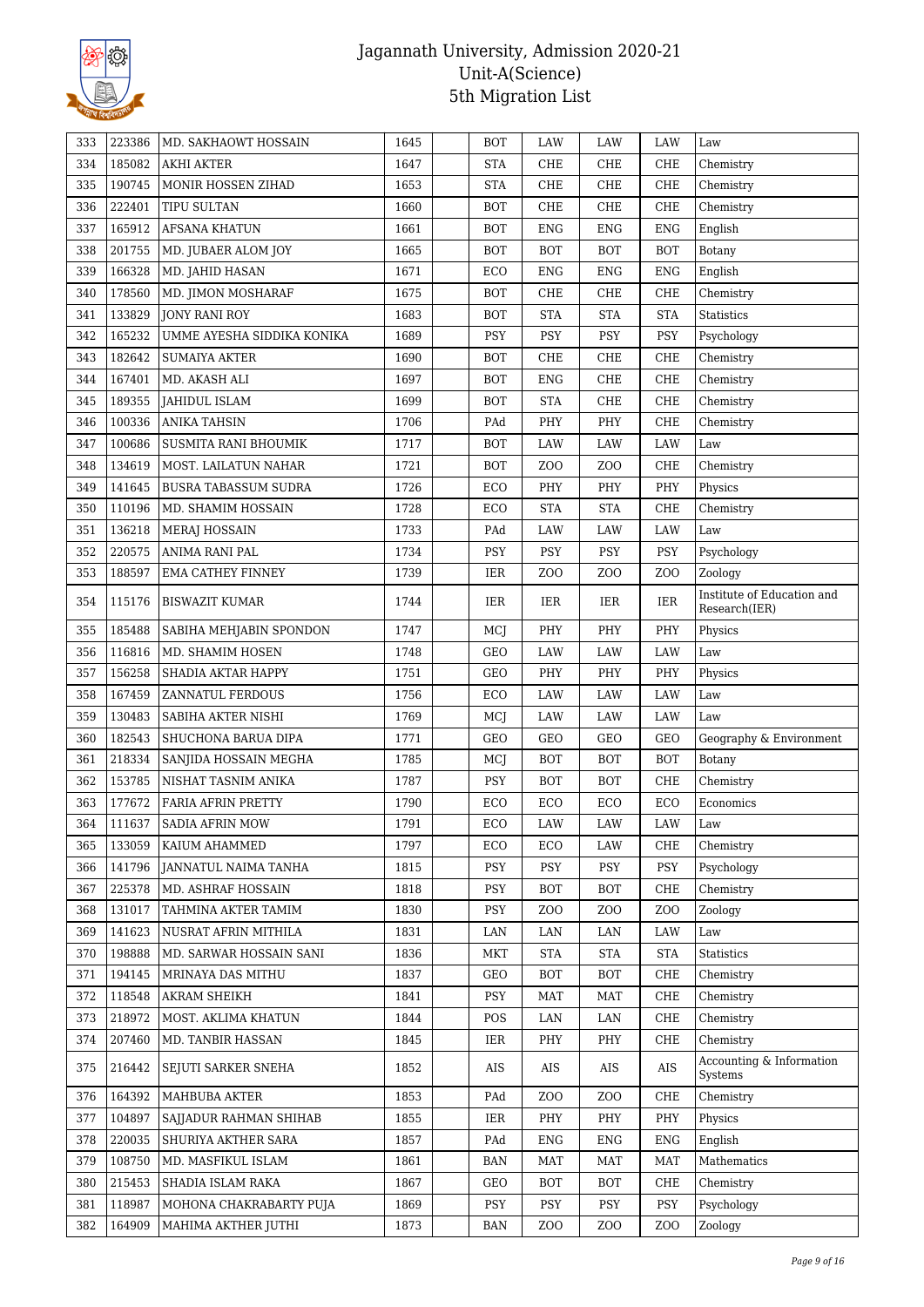

| 383 | 183083 | ORIN AKTER                              | 1876 | POS        | <b>MAT</b>      | <b>MAT</b>       | MAT              | Mathematics             |
|-----|--------|-----------------------------------------|------|------------|-----------------|------------------|------------------|-------------------------|
| 384 | 202834 | MD. ANTOR SARKAR                        | 1887 | POS        | PHY             | PHY              | PHY              | Chemistry               |
| 385 | 117906 | MD. NAIMUR RAHAMAN NIROB                | 1891 | PSY        | ZO <sub>O</sub> | Z <sub>O</sub> O | Z <sub>O</sub> O | Chemistry               |
| 386 | 183886 | SHADIA RAHMAN OMI                       | 1892 | PSY        | PHY             | PHY              | PHY              | Chemistry               |
| 387 | 184081 | <b>ISRAT JAHAN RUBA</b>                 | 1897 | IER        | ECO             | ECO              | ECO              | Economics               |
| 388 | 191942 | AHSANUL BARI NAEEM                      | 1908 | POS        | <b>STA</b>      | <b>STA</b>       | <b>STA</b>       | Statistics              |
| 389 | 149410 | MARZAN AKTER ILMA                       | 1910 | GEO        | <b>ENG</b>      | <b>ENG</b>       | <b>ENG</b>       | English                 |
| 390 | 185587 | M.S. MORIAM AKTER ANTA                  | 1912 | PSY        | <b>MAT</b>      | <b>MAT</b>       | <b>MAT</b>       | Mathematics             |
| 391 | 155880 | MONIZA YEASMEN                          | 1920 | <b>PSY</b> | ZO <sub>O</sub> | Z <sub>O</sub> O | Z <sub>O</sub> O | Chemistry               |
| 392 | 103447 | MOZAHIDUL ISLAM                         | 1926 | BAN        | PHY             | PHY              | PHY              | Physics                 |
| 393 | 136440 | MD. NAZMUL ISLAM                        | 1928 | AIS        | ZO <sub>O</sub> | ZO <sub>O</sub>  | Z <sub>O</sub> O | Chemistry               |
| 394 | 187208 | HABIBA KHATUN HIMA                      | 1929 | PSY        | <b>PSY</b>      | PSY              | PSY              | Psychology              |
| 395 | 191961 | MD. SAIFUL ISLAM SRABON                 | 1930 | AIS        | PHY             | PHY              | PHY              | Physics                 |
| 396 | 222317 | SAJJAD HOSSAIN                          | 1934 | PSY        | PHY             | PHY              | PHY              | Physics                 |
| 397 | 140582 | MAHMUDA AKTER MIM                       | 1952 | AIS        | PHY             | PHY              | PHY              | Physics                 |
| 398 | 153846 | TANIA JANNAT                            | 1954 | <b>PSY</b> | PHY             | PHY              | PHY              | Physics                 |
| 399 | 123455 | <b>SUMAIYA AKTER SHEMU</b>              | 1961 | <b>PSY</b> | PSY             | PSY              | <b>PSY</b>       | Psychology              |
| 400 | 112136 | NAFISA NUSHRAT OESHI                    | 1968 | HIS        | <b>MAT</b>      | <b>MAT</b>       | <b>MAT</b>       | Mathematics             |
| 401 | 220721 | <b>BIJOY MODHU</b>                      | 1973 | POS        | ENG             | <b>ENG</b>       | <b>ENG</b>       | English                 |
| 402 | 223768 | SHEKH MD NAYEEM RAHMAN<br><b>ZAHEEN</b> | 1975 | HIS        | ENG             | ENG              | LAW              | Law                     |
| 403 | 184449 | MYMUNA AKTER                            | 1985 | PHI        | PHY             | PHY              | PHY              | Physics                 |
| 404 | 186394 | <b>MARIAM AKTER</b>                     | 1991 | PHI        | PHY             | PHY              | PHY              | Physics                 |
| 405 | 143733 | KAMRUL ISLAM                            | 1993 | SW         | <b>ENG</b>      | <b>ENG</b>       | <b>ENG</b>       | English                 |
| 406 | 101669 | MST. RUMANA AKTER RONI                  | 1997 | <b>MGT</b> | PHY             | PHY              | PHY              | Physics                 |
| 407 | 102576 | HAFIJA TUL JANNAT BHUIYAN               | 2004 | PHI        | ZO <sub>O</sub> | ZOO              | Z <sub>O</sub> O | Zoology                 |
| 408 | 188171 | <b>SABIKUN NAHAR</b>                    | 2007 | <b>IS</b>  | PHY             | PHY              | PHY              | Physics                 |
| 409 | 201302 | MD. KHADIMUL ISLAM                      | 2011 | <b>SOC</b> | <b>MAT</b>      | <b>MAT</b>       | <b>MAT</b>       | Mathematics             |
| 410 | 164057 | MOST. RAWNAK JAHAN RIZA                 | 2024 | <b>IML</b> | ZO <sub>O</sub> | ZO <sub>O</sub>  | Z <sub>O</sub> O | Zoology                 |
| 411 | 193185 | NUSRAT JAHAN SONIA                      | 2040 | IHC        | ENG             | ENG              | <b>ENG</b>       | English                 |
| 412 | 231268 | <b>MAHMUDA</b>                          | 2050 | IS         | PHY             | PHY              | LAW              | Law                     |
| 413 | 189316 | ZIDAN BADSHA                            | 2051 | IML        | <b>MAT</b>      | <b>MAT</b>       | <b>MAT</b>       | Mathematics             |
| 414 | 154203 | MEHRIN KHAN MILI                        | 2060 | $\rm PHI$  | <b>PSY</b>      | PSY              | PSY              | ${\tt Psychology}$      |
| 415 | 217892 | SANJIDA RAIYAN RHIDITA                  | 2064 |            | PHY             | PHY              | PHY              | Law                     |
| 416 | 199303 | MD. TASLIMUL HASAN                      | 2071 |            | ECO             | ECO              | ECO              | Law                     |
| 417 | 104376 | MD. MUBARAK HOSSEN SIAM                 | 2077 |            | PHY             | PHY              | PHY              | Physics                 |
| 418 | 154822 | MONIKA JAHAN KHADEJA                    | 2085 |            | MAT             | <b>MAT</b>       | MAT              | Mathematics             |
| 419 | 103949 | MD.NAHIDUL ALAM TALUKDER                | 2087 |            | PHY             | PHY              | PHY              | Physics                 |
| 420 | 101269 | SADIA SHARMIN TANHA                     | 2093 |            | <b>STA</b>      | <b>STA</b>       | <b>STA</b>       | Statistics              |
| 421 | 118457 | SHAHARIAR ARAFAT BRITTO                 | 2095 |            | ZO <sub>O</sub> | ZOO              | Z <sub>O</sub> O | Zoology                 |
| 422 | 156924 | <b>JANNATUL FERDAUS</b>                 | 2096 |            | PHY             | PHY              | PHY              | Physics                 |
| 423 | 169109 | MD. SHARIAR MAHMUD SOYKOT               | 2109 |            | ZO <sub>O</sub> | ZOO              | Z <sub>0</sub>   | Zoology                 |
| 424 | 210488 | MD AHSAN HABIB                          | 2115 |            | PHY             | ENG              | ENG              | English                 |
| 425 | 143930 | MD. SHAKIB HASAN                        | 2117 |            | <b>MAT</b>      | <b>MAT</b>       | MAT              | Mathematics             |
| 426 | 187523 | <b>SHIMU AKTER</b>                      | 2124 |            | <b>STA</b>      | STA              | <b>STA</b>       | Statistics              |
| 427 | 106207 | YEASIN ARAFAT                           | 2128 |            | PHY             | PHY              | PHY              | Physics                 |
| 428 | 186215 | NAZNIN AL-NISA                          | 2132 |            | MAT             | <b>MAT</b>       | MAT              | Mathematics             |
| 429 | 226953 | SWARNA ISLAM DIBA                       | 2134 |            | <b>BOT</b>      | <b>BOT</b>       | BOT              | Botany                  |
| 430 | 182443 | MONISHA DAS                             | 2147 |            | <b>BOT</b>      | <b>BOT</b>       | <b>BOT</b>       | Botany                  |
| 431 | 153341 | MIFTAHUL JANNAT MIFTA                   | 2151 |            | STA             | <b>STA</b>       | <b>STA</b>       | <b>Statistics</b>       |
| 432 | 209795 | MD. MERAJUL ISLAM                       | 2154 |            | LAN             | LAN              | LAN              | Land Management and Law |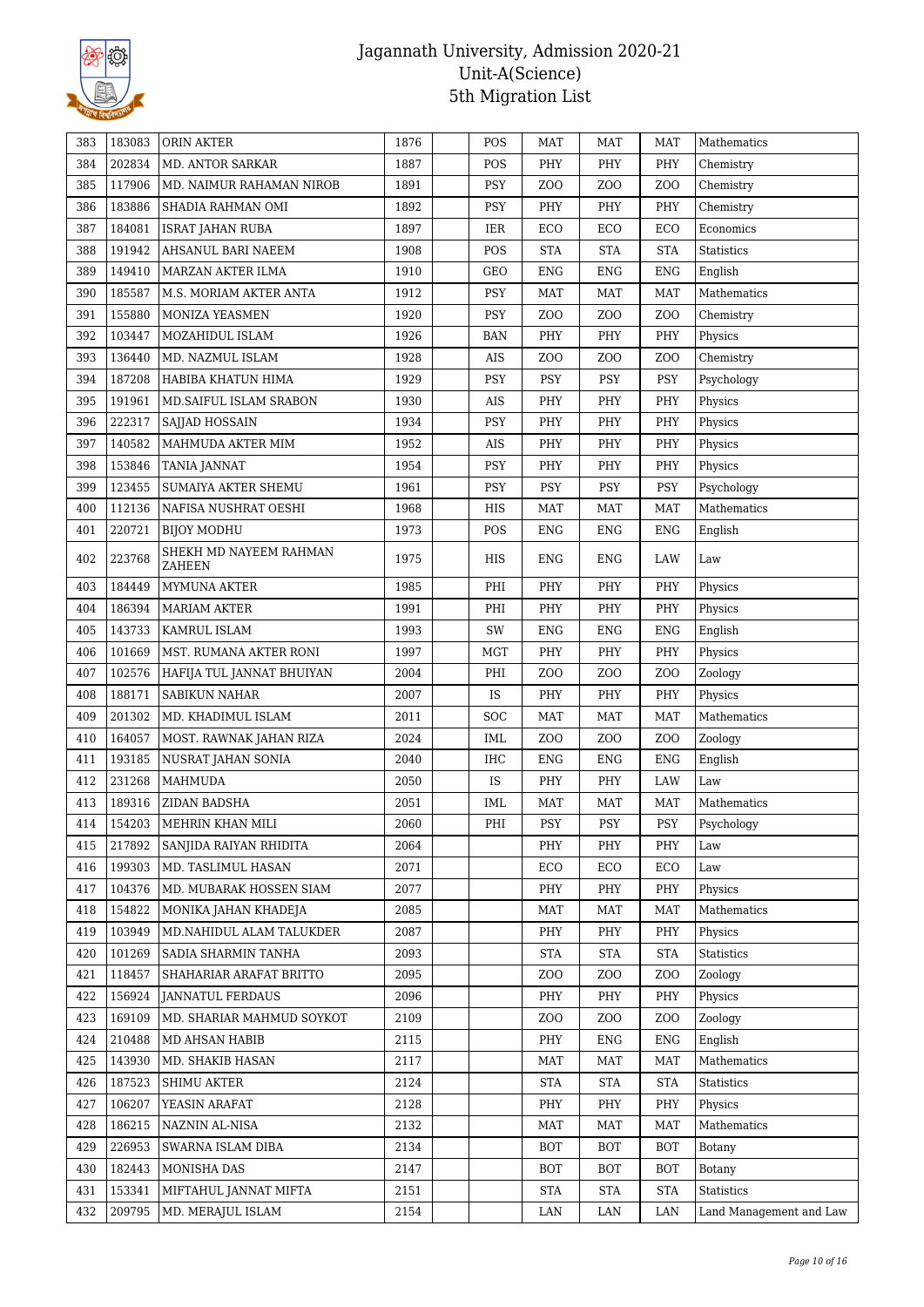

| 433        | 186492 | SIDRATUL MOONTAHA MIM                       | 2155 |  | Z <sub>O</sub> O | Z <sub>O</sub> O | Z <sub>O</sub> O        | Zoology                 |
|------------|--------|---------------------------------------------|------|--|------------------|------------------|-------------------------|-------------------------|
| 434        | 153529 | MOSAMMAD MUNIRA KHANAM                      | 2157 |  | PHY              | PHY              | PHY                     | Physics                 |
| 435        | 190422 | MD. JUNAID RAHMAN SAZOL                     | 2158 |  | <b>STA</b>       | <b>STA</b>       | <b>STA</b>              | Statistics              |
| 436        | 113262 | SAIFUR ROHMAN RONY                          | 2170 |  | PHY              | PHY              | PHY                     | Physics                 |
| 437        | 202760 | MD. MEHEDI HASAN                            | 2172 |  | ZO <sub>O</sub>  | ${\rm ENG}$      | <b>ENG</b>              | English                 |
| 438        | 178473 | NAHIYAN ALIF FARABI                         | 2173 |  | <b>MAT</b>       | <b>MAT</b>       | <b>MAT</b>              | Mathematics             |
| 439        | 161939 | ANANNA CHOWDHURY MOMO                       | 2178 |  | Z <sub>O</sub> O | ZOO              | Z <sub>O</sub> O        | Zoology                 |
| 440        | 183508 | FATEMA RAHMAN MYMUNA                        | 2180 |  | GEO              | GEO              | GEO                     | Geography & Environment |
| 441        | 190433 | ROBIUL ISLAM                                | 2187 |  | PHY              | PHY              | PHY                     | Physics                 |
| 442        | 192381 | MD. NAZMUL ISLAM                            | 2188 |  | MAT              | <b>MAT</b>       | MAT                     | Mathematics             |
| 443        | 222663 | MST. RAZIA SULTANA                          | 2190 |  | ZO <sub>O</sub>  | ${\rm ENG}$      | <b>ENG</b>              | English                 |
| 444        | 210185 | MD. ASHIK GAZI                              | 2193 |  | POS              | POS              | POS                     | Political Science       |
| 445        | 140849 | SAMIA TASNIM SIMI                           | 2196 |  | ZO <sub>O</sub>  | ZOO              | Z <sub>O</sub> O        | Zoology                 |
| 446        | 191025 | MUHAMMAD RIFATUL ISLAM MASUM                | 2198 |  | <b>STA</b>       | <b>STA</b>       | <b>STA</b>              | <b>Statistics</b>       |
| 447        | 101245 | RAFIA ANJUMAN RIDI                          | 2199 |  | Z <sub>O</sub> O | ZOO              | Z <sub>O</sub> O        | Zoology                 |
| 448        | 176297 | ABDULLAH AL NOMAN                           | 2200 |  | <b>MAT</b>       | <b>MAT</b>       | <b>MAT</b>              | Mathematics             |
| 449        | 185181 | MST. JASMINE AKTER                          | 2210 |  | <b>MAT</b>       | PHY              | PHY                     | Physics                 |
| 450        | 155654 | <b>MAHIA RAHMAN</b>                         | 2211 |  | <b>MAT</b>       | <b>MAT</b>       | <b>MAT</b>              | Mathematics             |
| 451        | 108274 | MD. JUWEL RANA                              | 2214 |  | <b>FIN</b>       | <b>ENG</b>       | <b>ENG</b>              | English                 |
| 452        | 128717 | MD. ABU RAYHAN KABIR                        | 2216 |  | <b>MAT</b>       | <b>MAT</b>       | <b>MAT</b>              | Mathematics             |
| 453        | 150970 | <b>MD.IMRAN HOSSAIN</b>                     | 2220 |  | <b>MAT</b>       | <b>MAT</b>       | <b>MAT</b>              | Mathematics             |
| 454        | 188309 | <b>SAMIMA AKTER BITHE</b>                   | 2221 |  | <b>STA</b>       | <b>STA</b>       | <b>STA</b>              | Statistics              |
| 455        | 224184 | MEHEDI HASAN OMIO                           | 2223 |  | Z <sub>O</sub> O | Z <sub>O</sub> O | Z <sub>O</sub> O        | Zoology                 |
| 456        | 178038 | <b>SUMIYA AFRIN SHAMA</b>                   | 2224 |  | ZO <sub>O</sub>  | ZOO              | Z <sub>O</sub> O        | Zoology                 |
| 457        | 107777 | <b>SUJON MIA</b>                            | 2228 |  | <b>STA</b>       | <b>STA</b>       | <b>STA</b>              | Statistics              |
| 458        | 193194 | MOONMOON SAHA                               | 2239 |  | <b>STA</b>       | <b>STA</b>       | <b>STA</b>              | Statistics              |
| 459        | 182518 | HAFSA TUZ JOHA                              | 2247 |  | <b>MAT</b>       | <b>MAT</b>       | <b>MAT</b>              | Mathematics             |
| 460        | 160829 | <b>SOHEL RANA</b>                           | 2254 |  | <b>STA</b>       | <b>MAT</b>       | <b>MAT</b>              | Mathematics             |
| 461        | 183316 | <b>TANNI SARKER</b>                         | 2263 |  | GEO              | GEO              | GEO                     | Geography & Environment |
| 462        | 132027 | MD. HABIL SHEAKDER                          | 2270 |  | ECO              | <b>MAT</b>       | <b>MAT</b>              | Mathematics             |
| 463        | 191730 | SHAHADAT HOSSAIN                            | 2273 |  | <b>STA</b>       | <b>MAT</b>       | <b>MAT</b>              | Mathematics             |
| 464        | 177846 | NAHIDA SULTANA RIA                          | 2282 |  | Z <sub>O</sub> O | PHY              | PHY                     | Physics                 |
| 465        | 109618 | RAFIUL ISLAM RABBY                          | 2292 |  | ECO              | PHY              | PHY                     | Physics                 |
| 466        | 190580 | MD. SHARIFUL HAOUE                          | 2295 |  | <b>STA</b>       | <b>STA</b>       | <b>STA</b>              | Statistics              |
| 467        | 113585 | TANVIR AHMED SHISHIR                        | 2299 |  | <b>FIN</b>       | FIN              | <b>FIN</b>              | Finance                 |
|            | 109560 |                                             | 2300 |  | <b>STA</b>       |                  |                         |                         |
| 468        | 155123 | SHEKH SALAH AHMMED FAHAD                    | 2301 |  | <b>STA</b>       | PHY<br>PHY       | PHY                     | Physics<br>Physics      |
| 469        | 184690 | SORNA MOSTAFA LABONI<br>ZAKIA JAHAN SUMAITA | 2305 |  | ZO <sub>O</sub>  | Z <sub>O</sub> O | PHY<br>Z <sub>O</sub> O | Zoology                 |
| 470        | 105228 | ALIF-ULLAH-HASAN AKASH                      | 2310 |  | <b>STA</b>       |                  |                         |                         |
| 471<br>472 | 221501 | MITHUN MRIDHA                               | 2314 |  | <b>STA</b>       | PHY<br>PHY       | PHY                     | Physics<br>Physics      |
|            |        | MOST. ANAR KOLI AKHI                        |      |  |                  |                  | PHY                     |                         |
| 473        | 217418 |                                             | 2319 |  | <b>BOT</b>       | <b>BOT</b>       | <b>BOT</b>              | Botany                  |
| 474        | 228907 | SOURAV CHANDRA PAUL                         | 2321 |  | ZO <sub>O</sub>  | <b>MAT</b>       | MAT                     | Mathematics             |
| 475        | 220399 | KANCHI AKTER KAJAL                          | 2323 |  | ECO              | ECO              | ECO                     | Economics               |
| 476        | 112899 | SHAMMI AKTER SHOVA                          | 2326 |  | BOT              | <b>BOT</b>       | <b>BOT</b>              | Botany                  |
| 477        | 105227 | <b>IMRAN HASAN</b>                          | 2329 |  | BOT              | Z <sub>O</sub> O | Z <sub>0</sub>          | Zoology                 |
| 478        | 211797 | <b>ABHIJIT SARKAR</b>                       | 2330 |  | LAN              | LAN              | LAN                     | Land Management and Law |
| 479        | 104127 | <b>NAYEEM MIA</b>                           | 2331 |  | <b>STA</b>       | <b>STA</b>       | <b>STA</b>              | Statistics              |
| 480        | 105986 | FORHAD MIA                                  | 2334 |  | <b>STA</b>       | <b>MAT</b>       | <b>MAT</b>              | Mathematics             |
| 481        | 156375 | FATEMA TUZ ZOHORA LABONNO                   | 2338 |  | GEO              | GEO              | GEO                     | Geography & Environment |
| 482        | 157295 | SHAH MD. MUTTAQI MUBASSHIR                  | 2342 |  | <b>STA</b>       | <b>STA</b>       | <b>STA</b>              | Statistics              |
| 483        | 188232 | MD. TANVIR AHMED FAHIM                      | 2348 |  | ECO              | PHY              | PHY                     | Physics                 |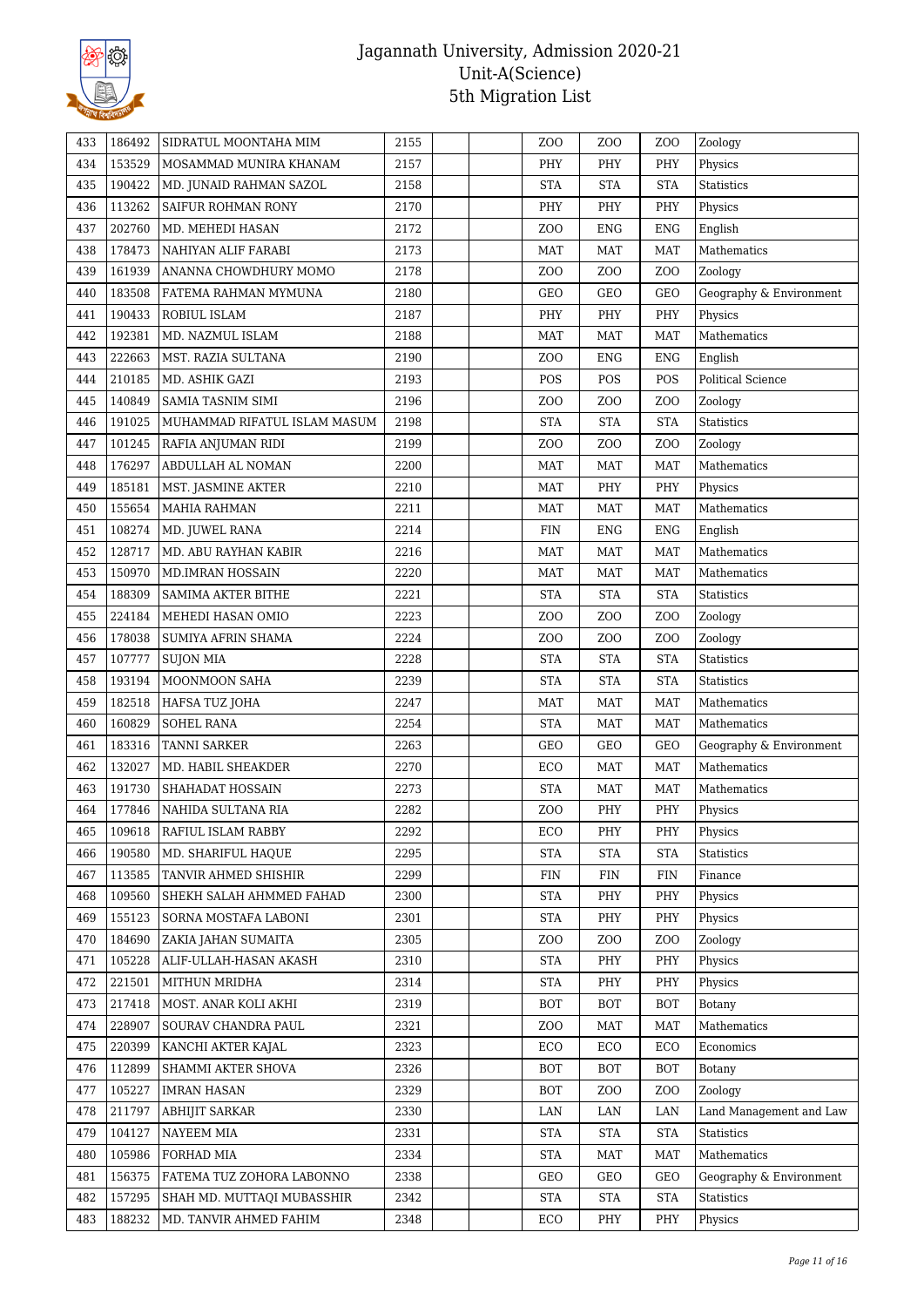

| 484 | 153236 | <b>SADIYA AKTER</b>         | 2350 |  | <b>PSY</b> | PSY              | PSY              | Psychology                          |
|-----|--------|-----------------------------|------|--|------------|------------------|------------------|-------------------------------------|
| 485 | 177603 | <b>NUSRAT JAHAN</b>         | 2357 |  | <b>BOT</b> | <b>BOT</b>       | <b>BOT</b>       | Botany                              |
| 486 | 188891 | NEYAZ AHAMED SUSMOY         | 2361 |  | ECO        | PHY              | PHY              | Physics                             |
| 487 | 103805 | MD. ANAYET AL-SADI KHAN     | 2362 |  | <b>BOT</b> | <b>BOT</b>       | <b>BOT</b>       | Botany                              |
| 488 | 158669 | <b>SUDIPTA BARUA</b>        | 2373 |  | ECO        | PHY              | PHY              | Physics                             |
| 489 | 208612 | <b>TABASSUM MAKSUDA</b>     | 2376 |  | <b>PSY</b> | <b>PSY</b>       | <b>PSY</b>       | Psychology                          |
| 490 | 132542 | MD.HASIBUL HAQUE            | 2377 |  | <b>BOT</b> | ZOO              | Z <sub>O</sub> O | Zoology                             |
| 491 | 220005 | MD. AKHIRUZZAMAN            | 2378 |  | <b>BOT</b> | PHY              | PHY              | Physics                             |
| 492 | 100456 | <b>ARUNIMA ROY</b>          | 2383 |  | <b>GEO</b> | MAT              | <b>MAT</b>       | Mathematics                         |
| 493 | 166527 | MST. MEHERUN NESA           | 2392 |  | <b>BOT</b> | <b>BOT</b>       | <b>BOT</b>       | Botany                              |
| 494 | 210385 | <b>SUJIT BISWAS</b>         | 2412 |  | <b>BOT</b> | PHY              | PHY              | Physics                             |
| 495 | 211512 | <b>TIRTHO SIKDER</b>        | 2418 |  | <b>GEO</b> | PHY              | PHY              | Physics                             |
| 496 | 142004 | MST. HALIMA KHATUN          | 2421 |  | <b>GEO</b> | PHY              | PHY              | Physics                             |
| 497 | 142713 | MD. AZIZUL HAQUE            | 2427 |  | SW         | PHY              | PHY              | Physics                             |
| 498 | 191326 | <b>JANNAT AKTER</b>         | 2433 |  | <b>GEO</b> | <b>MAT</b>       | <b>MAT</b>       | Mathematics                         |
| 499 | 199899 | MD. MOHSIN PATHAN           | 2436 |  | ECO        | PHY              | PHY              | Physics                             |
| 500 | 173094 | MD. SHAKIL MAHMUD           | 2438 |  | ECO        | ECO              | ECO              | Economics                           |
| 501 | 143771 | MD. SHAKIL MIA              | 2441 |  | ECO        | PHY              | PHY              | Physics                             |
| 502 | 114358 | <b>AFZAL HOSSEN</b>         | 2447 |  | ECO        | ECO              | ECO              | Economics                           |
| 503 | 203375 | <b>JOYEE NANDI</b>          | 2450 |  | ECO        | ECO              | ECO              | Economics                           |
| 504 | 208553 | <b>JERIN FATEMA MIM</b>     | 2451 |  | <b>GEO</b> | GEO              | GEO              | Geography & Environment             |
| 505 | 112702 | NURUL HASIB GUFRAN          | 2453 |  | PSY        | Z <sub>O</sub> O | Z <sub>O</sub> O | Zoology                             |
| 506 | 188849 | ARGHA DAS DHRUBA            | 2463 |  | PSY        | <b>MAT</b>       | MAT              | Mathematics                         |
| 507 | 111733 | CHAITI CHAKI                | 2467 |  | <b>PSY</b> | PHY              | PHY              | Physics                             |
| 508 | 147883 | MD JULKAR NAYEEN MAHFUZ     | 2473 |  | MKT        | ZO <sub>O</sub>  | Z <sub>O</sub> O | Zoology                             |
| 509 | 183073 | <b>UMA ISLAM</b>            | 2475 |  | PSY        | ZO <sub>O</sub>  | Z <sub>O</sub> O | Zoology                             |
| 510 | 154151 | <b>MOMANA AKTER</b>         | 2486 |  | AIS        | <b>MAT</b>       | <b>MAT</b>       | Mathematics                         |
| 511 | 189774 | SHAHIDIN MAHMUD             | 2487 |  | AIS        | AIS              | AIS              | Accounting & Information<br>Systems |
| 512 | 124403 | NISHAT TABASSUM MOULY       | 2497 |  | PAd        | LAN              | <b>ENG</b>       | English                             |
| 513 | 150573 | MD. NAIMUR RAHMAN           | 2515 |  | PSY        | PHY              | PHY              | Physics                             |
| 514 | 122688 | MD JAHIDUL HASAN            | 2520 |  | <b>GEO</b> | PHY              | PHY              | Physics                             |
| 515 | 128844 | MD. JONY HOSSAIN            | 2529 |  | PSY        | MAT              | MAT              | Mathematics                         |
| 516 | 143753 | NURALAM                     | 2530 |  | PAd        | Z <sub>0</sub>   | Z <sub>0</sub>   | Zoology                             |
| 517 | 210431 | MD.MASUD RANA SWEIT         | 2538 |  | POS        | PHY              | PHY              | Physics                             |
| 518 | 231617 | <b>TAHMINA AKTER</b>        | 2548 |  | AIS        | AIS              | AIS              | Accounting & Information<br>Systems |
| 519 | 163510 | SHAYEDUL ISLAM              | 2549 |  | GEO        | MAT              | MAT              | Mathematics                         |
| 520 | 179165 | NAZIA SULTANA               | 2554 |  | AIS        | AIS              | AIS              | Accounting & Information<br>Systems |
| 521 | 153043 | <b>SABAH ASFAR</b>          | 2560 |  | PSY        | <b>BOT</b>       | <b>BOT</b>       | Botany                              |
| 522 | 182373 | MST. SADIA SINTHIA BITHI    | 2567 |  | AIS        | PHY              | PHY              | Physics                             |
| 523 | 134243 | MST. JANNATUL MAUWA         | 2569 |  | GEO        | ZO <sub>O</sub>  | Z <sub>O</sub> O | Zoology                             |
| 524 | 188609 | SIFAT JAHAN SWARNA          | 2573 |  | POS        | ECO              | ECO              | Economics                           |
| 525 | 200430 | MD. SURUZZAMAN              | 2574 |  | IER        | IER              | ENG              | English                             |
| 526 | 153539 | AMRITA RANI KARMAKAR        | 2575 |  | GEO        | GEO              | GEO              | Geography & Environment             |
| 527 | 154794 | SUFI-UN-NUR OHI             | 2584 |  | PAd        | <b>BOT</b>       | <b>BOT</b>       | Botany                              |
| 528 | 182973 | KHANDAKER MAKHNUNA TABASSUM | 2589 |  | GEO        | GEO              | GEO              | Geography & Environment             |
| 529 | 210457 | SHANTO DAS                  | 2590 |  | <b>PSY</b> | PHY              | PHY              | Physics                             |
| 530 | 218411 | MST. NISHAT TASNIM TINNI    | 2592 |  | AIS        | ECO              | ECO              | Economics                           |
| 531 | 202344 | SABIRA MAHJABIN             | 2601 |  | <b>ANT</b> | Z <sub>O</sub> O | Z <sub>O</sub> O | Zoology                             |
| 532 | 205720 | SARWAR HOSSAIN FAHAD        | 2623 |  | PSY        | PHY              | PHY              | Physics                             |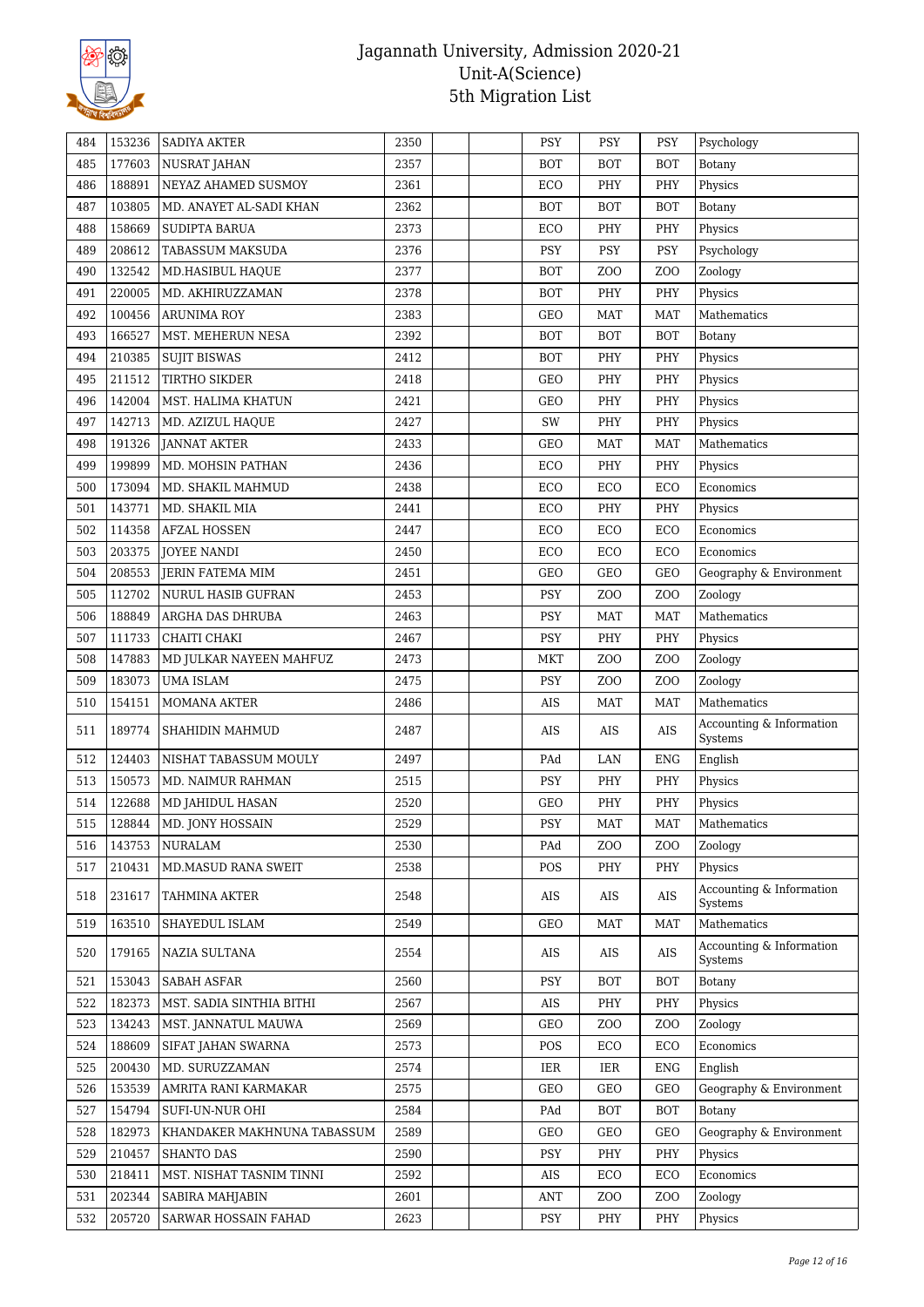

| 533 | 184742 | <b>ASHA MONY</b>            | 2634 |  | MGT        | MGT              | MGT              | <b>Management Studies</b>                   |
|-----|--------|-----------------------------|------|--|------------|------------------|------------------|---------------------------------------------|
| 534 | 200394 | MD. LIYACOT ALI KALAMDAR    | 2637 |  | POS        | PHY              | PHY              | Physics                                     |
| 535 | 196053 | MD. SAKIB AREFIN            | 2641 |  | PHI        | <b>BOT</b>       | <b>BOT</b>       | Botany                                      |
| 536 | 192264 | MD. RIFAT MADHU             | 2646 |  | MKT        | IER              | IER              | Institute of Education and<br>Research(IER) |
| 537 | 223189 | MD. RAKIB HOSSAIN           | 2649 |  | MKT        | PHY              | PHY              | Physics                                     |
| 538 | 211209 | <b>BIJOY KUMAR PAUL</b>     | 2651 |  | <b>SOC</b> | <b>MAT</b>       | <b>MAT</b>       | Mathematics                                 |
| 539 | 138577 | JADOP CHANDRA RAY           | 2654 |  | <b>MGT</b> | MGT              | <b>MGT</b>       | Management Studies                          |
| 540 | 148161 | MD. HASAN                   | 2664 |  | MGT        | MAT              | MAT              | Mathematics                                 |
| 541 | 180828 | SHAH ASHRAFUL ALAM          | 2667 |  | <b>ANT</b> | MAT              | <b>MAT</b>       | Mathematics                                 |
| 542 | 100009 | SHAHAJIBA AKTER BORSHA      | 2671 |  | <b>IS</b>  | Z <sub>0</sub>   | Z <sub>O</sub> O | Zoology                                     |
| 543 | 102810 | <b>SHAKIL KHAN</b>          | 2682 |  | IS         | PHY              | PHY              | Physics                                     |
| 544 | 183963 | FAHMIDA ELMA                | 2695 |  | <b>SOC</b> | PHY              | PHY              | Physics                                     |
| 545 | 220261 | RABAYA NURTAJ               | 2703 |  | <b>IHC</b> | <b>MGT</b>       | <b>MGT</b>       | <b>Management Studies</b>                   |
| 546 | 189576 | MD. NAZIM UDDIN AL AZAD     | 2704 |  | <b>IHC</b> | PSY              | <b>PSY</b>       | Psychology                                  |
| 547 | 154451 | NAHIAN NAKIBA MIM           | 2725 |  | PHI        | ECO              | ECO              | English                                     |
| 548 | 213152 | MD. ASHIKUR RAHMAN          | 2732 |  |            | PHY              | PHY              | Physics                                     |
| 549 | 216997 | ISTEMER JAHAN INNE          | 2733 |  |            | ECO              | ECO              | Economics                                   |
| 550 | 132712 | <b>SHISHIR HOSSAIN</b>      | 2734 |  |            | PHY              | PHY              | Physics                                     |
| 551 | 155939 | <b>SAYMA AMIN</b>           | 2736 |  |            | <b>BOT</b>       | <b>BOT</b>       | Botany                                      |
| 552 | 190866 | MD. SIMANTO                 | 2739 |  |            | MAT              | MAT              | Mathematics                                 |
| 553 | 190844 | RAJESH ROY                  | 2741 |  |            | MAT              | <b>MAT</b>       | Mathematics                                 |
| 554 | 105431 | AMIT SARKER SURJO           | 2743 |  |            | LAN              | LAN              | Land Management and Law                     |
| 555 | 207055 | <b>SHAPON RAY</b>           | 2749 |  |            | Z <sub>O</sub> O | Z <sub>O</sub> O | Zoology                                     |
| 556 | 112359 | <b>SURAYA NUSRAT</b>        | 2754 |  |            | Z <sub>O</sub> O | Z <sub>O</sub> O | Zoology                                     |
| 557 | 177490 | MD. SHOHEL RANA             | 2755 |  |            | Z <sub>O</sub> O | Z <sub>O</sub> O | Zoology                                     |
| 558 | 109124 | MD. ABU NASEL               | 2756 |  |            | LAN              | LAN              | Land Management and Law                     |
| 559 | 132585 | <b>RADWON</b>               | 2760 |  |            | <b>STA</b>       | PHY              | Physics                                     |
| 560 | 156086 | FATEMA AKHTAR SORNALI       | 2768 |  |            | Z <sub>O</sub> O | Z <sub>O</sub> O | Zoology                                     |
| 561 | 174671 | MD. SADEK ALI               | 2770 |  |            | <b>MAT</b>       | PHY              | Physics                                     |
| 562 | 184599 | <b>JANNATUL FERDOUS MIM</b> | 2775 |  |            | <b>BOT</b>       | <b>BOT</b>       | Botany                                      |
| 563 | 127098 | MD SOHELUR RAHMAN           | 2781 |  |            | Z <sub>O</sub> O | Z <sub>O</sub> O | Zoology                                     |
| 564 | 129848 | EMON MEAH                   | 2783 |  |            | ECO              | ECO              | Economics                                   |
| 565 | 114456 | <b>ABDUL WAHID</b>          | 2784 |  |            | ECO              | ECO              | Economics                                   |
| 566 | 198056 | RAHUL KHAN                  | 2787 |  |            | <b>MAT</b>       | MAT              | Mathematics                                 |
| 567 | 129157 | MD. NAYEMUR RAHMAN PATWARY  | 2794 |  |            | <b>MAT</b>       | MAT              | Mathematics                                 |
| 568 | 102682 | PROKRITY DHEBNATH           | 2797 |  |            | Z <sub>0</sub>   | Z <sub>O</sub> O | Zoology                                     |
| 569 | 127236 | <b>BISHOJIT ROY</b>         | 2798 |  |            | <b>BOT</b>       | <b>MAT</b>       | Mathematics                                 |
| 570 | 187727 | M. SAMIAR HOSSAIN           | 2803 |  |            | ZO <sub>O</sub>  | PHY              | Physics                                     |
| 571 | 164243 | MITHILA FARJANA             | 2818 |  |            | <b>STA</b>       | <b>STA</b>       | <b>Statistics</b>                           |
| 572 | 153599 | RABEYA RAHMAN               | 2823 |  |            | MCJ              | MCJ              | Mass Communication and<br>Journalism        |
| 573 | 182950 | RAMISA ALAM                 | 2829 |  |            | Z <sub>O</sub> O | PHY              | Physics                                     |
| 574 | 183033 | KAYDA BINTE MOUHUA          | 2832 |  |            | Z <sub>O</sub> O | Z <sub>O</sub> O | Zoology                                     |
| 575 | 101768 | FARJANA RAHMAN HABIBA       | 2837 |  |            | <b>BOT</b>       | <b>BOT</b>       | Botany                                      |
| 576 | 208598 | <b>JANNATUL MAOWA</b>       | 2838 |  |            | PSY              | <b>PSY</b>       | Psychology                                  |
| 577 | 154440 | <b>TASMIA TAHSIN</b>        | 2844 |  |            | PSY              | <b>PSY</b>       | Psychology                                  |
| 578 | 208930 | FARIYA SULTANA              | 2847 |  |            | ECO              | ECO              | Economics                                   |
| 579 | 154632 | <b>FARIA NOWSHIN</b>        | 2852 |  |            | <b>FIN</b>       | <b>FIN</b>       | Finance                                     |
| 580 | 102949 | <b>SHAFIN AMAN</b>          | 2858 |  |            | ECO              | ECO              | Economics                                   |
| 581 | 202877 | TANZIMUL IHSAN ZAHID        | 2862 |  |            | <b>BOT</b>       | Z <sub>O</sub> O | Zoology                                     |
| 582 | 107492 | MD. NAHID HASAN             | 2865 |  |            | GEO              | PHY              | Physics                                     |
|     |        |                             |      |  |            |                  |                  |                                             |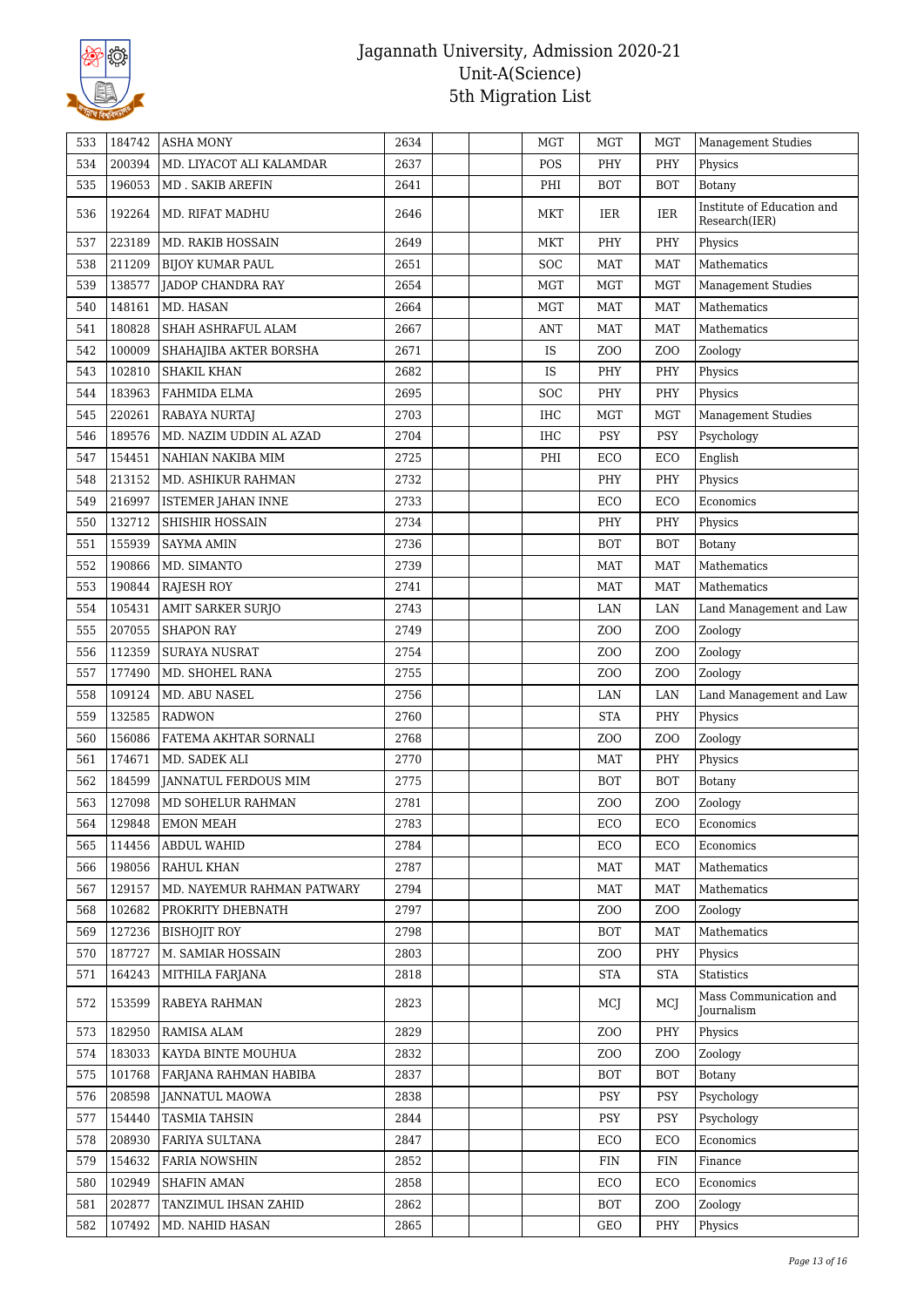

| 583 | 154973 | AITIKA SULTANA NIRA         | 2866 |  | ECO        | ECO              | Economics                                   |
|-----|--------|-----------------------------|------|--|------------|------------------|---------------------------------------------|
| 584 | 190970 | MD. ANNON BIN RAHMAN        | 2868 |  | ECO        | ECO              | Economics                                   |
| 585 | 210340 | <b>UTSHOB SARKER</b>        | 2869 |  | <b>BOT</b> | Z <sub>O</sub> O | Zoology                                     |
| 586 | 110641 | MD. SAIEDUR RAHMAN SAIED    | 2870 |  | <b>STA</b> | <b>STA</b>       | Statistics                                  |
| 587 | 155537 | SUMAIYA MUMTAHANA CHOWDHURY | 2878 |  | <b>BOT</b> | Z <sub>0</sub>   | Zoology                                     |
| 588 | 168735 | MD. JISAN SARKAR            | 2886 |  | <b>BOT</b> | Z <sub>O</sub> O | Zoology                                     |
| 589 | 187719 | <b>CHADNI AKTER</b>         | 2889 |  | <b>BOT</b> | <b>BOT</b>       | Botany                                      |
| 590 | 163272 | MD. EFAZ IBNA MAMUN         | 2891 |  | PSY        | PHY              | Physics                                     |
| 591 | 110213 | MD. AL AMIN                 | 2892 |  | <b>BOT</b> | Z <sub>O</sub> O | Zoology                                     |
| 592 | 160082 | <b>OSMAN GONI</b>           | 2893 |  | <b>BOT</b> | <b>BOT</b>       | Botany                                      |
| 593 | 196011 | <b>SABIKUN NAHER</b>        | 2898 |  | <b>STA</b> | PHY              | Physics                                     |
| 594 | 127265 | DEBDAS ADHAKARY             | 2900 |  | <b>STA</b> | <b>STA</b>       | <b>Statistics</b>                           |
| 595 | 110010 | MD. MARUF FAHMID            | 2902 |  | <b>STA</b> | <b>STA</b>       | Statistics                                  |
| 596 | 176621 | MD. JULFIKAR RAHMAN         | 2905 |  | <b>STA</b> | PHY              | Physics                                     |
| 597 | 165373 | ISRAT JAHAN EMA             | 2906 |  | <b>BOT</b> | Z <sub>0</sub>   | Zoology                                     |
| 598 | 157751 | KHONDOKER M.SIAM            | 2916 |  | <b>STA</b> | PHY              | Physics                                     |
| 599 | 153775 | EFRAT JAHAN                 | 2928 |  | IER        | IER              | Institute of Education and<br>Research(IER) |
| 600 | 182855 | <b>ISRAT JAHAN MIM</b>      | 2929 |  | PSY        | <b>PSY</b>       | Psychology                                  |
| 601 | 131948 | MAHMUD HASAN ASIF           | 2938 |  | GEO        | <b>GEO</b>       | Geography & Environment                     |
| 602 | 148821 | MD. ASHRARUL HASIB          | 2945 |  | <b>FIN</b> | <b>FIN</b>       | Finance                                     |
| 603 | 119190 | JARIN THASNIM AHMED         | 2955 |  | <b>STA</b> | <b>STA</b>       | Statistics                                  |
| 604 | 177824 | AFROZA AKTER ALFI           | 2957 |  | <b>STA</b> | <b>MAT</b>       | Mathematics                                 |
| 605 | 156603 | MAHIMA MONTAHINA            | 2959 |  | <b>STA</b> | Z <sub>O</sub> O | Zoology                                     |
| 606 | 154765 | NUSRAT JAHAN HAFSHA         | 2960 |  | FIN        | <b>FIN</b>       | Finance                                     |
| 607 | 225205 | MD.RAYHAN                   | 2964 |  | PSY        | MAT              | Mathematics                                 |
| 608 | 231512 | MST. ANITA KHATUN           | 2975 |  | ECO        | ECO              | Economics                                   |
| 609 | 225436 | MD.SHAKIL FAKIR             | 2978 |  | MCJ        | PHY              | Physics                                     |
| 610 | 100950 | <b>SHAHANA AKTER</b>        | 2982 |  | ECO        | <b>BOT</b>       | Botany                                      |
| 611 | 176394 | MD MAHMUDUL HASAN           | 2989 |  | ECO        | PHY              | Physics                                     |
| 612 | 184681 | AFROJA KHANAM SONIA         | 2992 |  | GEO        | GEO              | Geography & Environment                     |
| 613 | 135961 | MST. ROMANA AKTER           | 2997 |  | ECO        | ECO              | Economics                                   |
| 614 | 102284 | NUSRAT JAHAN BRISTY         | 2998 |  | MCJ        | MCJ              | ${\rm Physics}$                             |
| 615 | 230839 | MONIR AHMED                 | 2999 |  | ECO        | MAT              | Physics                                     |
| 616 | 147214 | AL-AMIN SHEIKH              | 3002 |  | <b>PSY</b> | Z <sub>0</sub>   | Zoology                                     |
| 617 | 147076 | <b>LAM ISLAM PIAS</b>       | 3009 |  | <b>PSY</b> | <b>STA</b>       | <b>Statistics</b>                           |
| 618 | 209383 | FARHANA TASNIM              | 3014 |  | PAd        | <b>BOT</b>       | Botany                                      |
| 619 | 202821 | SEFAT SARKER MOBIN          | 3020 |  | POS        | LAN              | Land Management and Law                     |
| 620 | 185486 | JANNATUL FARDOUS MIM        | 3021 |  | GEO        | MAT              | Physics                                     |
| 621 | 147930 | MD. RAKIB HOSSAIN           | 3024 |  | PAd        | <b>STA</b>       | <b>Statistics</b>                           |
| 622 | 157324 | MD. MASHHOOR UR RAHMAN      | 3032 |  | GEO        | <b>STA</b>       | Statistics                                  |
| 623 | 160724 | TAHMIDUR RAHMAN KHAN        | 3044 |  | MKT        | <b>STA</b>       | Physics                                     |
| 624 | 130522 | <b>ISRAT JAHAN EMA</b>      | 3045 |  | PAd        | Z <sub>O</sub> O | Zoology                                     |
| 625 | 109544 | MD. RAFAYEL SHIUM           | 3051 |  | POS        | MAT              | Mathematics                                 |
| 626 | 111705 | <b>FAREYA AFROZ</b>         | 3054 |  | POS        | <b>STA</b>       | <b>Statistics</b>                           |
| 627 | 154169 | TABASSUM NABILA NITEE       | 3071 |  | PAd        | Z <sub>0</sub>   | Zoology                                     |
| 628 | 105119 | MAKMUDUL HASAN RABBI        | 3075 |  | PAd        | <b>MAT</b>       | Mathematics                                 |
| 629 | 222122 | MD. MUSTAFIJUR RAHMAN       | 3081 |  | AIS        | AIS              | Accounting & Information<br>Systems         |
| 630 | 100384 | MST. ISMATARA YESMIN        | 3083 |  | POS        | <b>POS</b>       | <b>Political Science</b>                    |
| 631 | 183605 | KHUSHNOOR ALAM              | 3088 |  | GEO        | GEO              | Geography & Environment                     |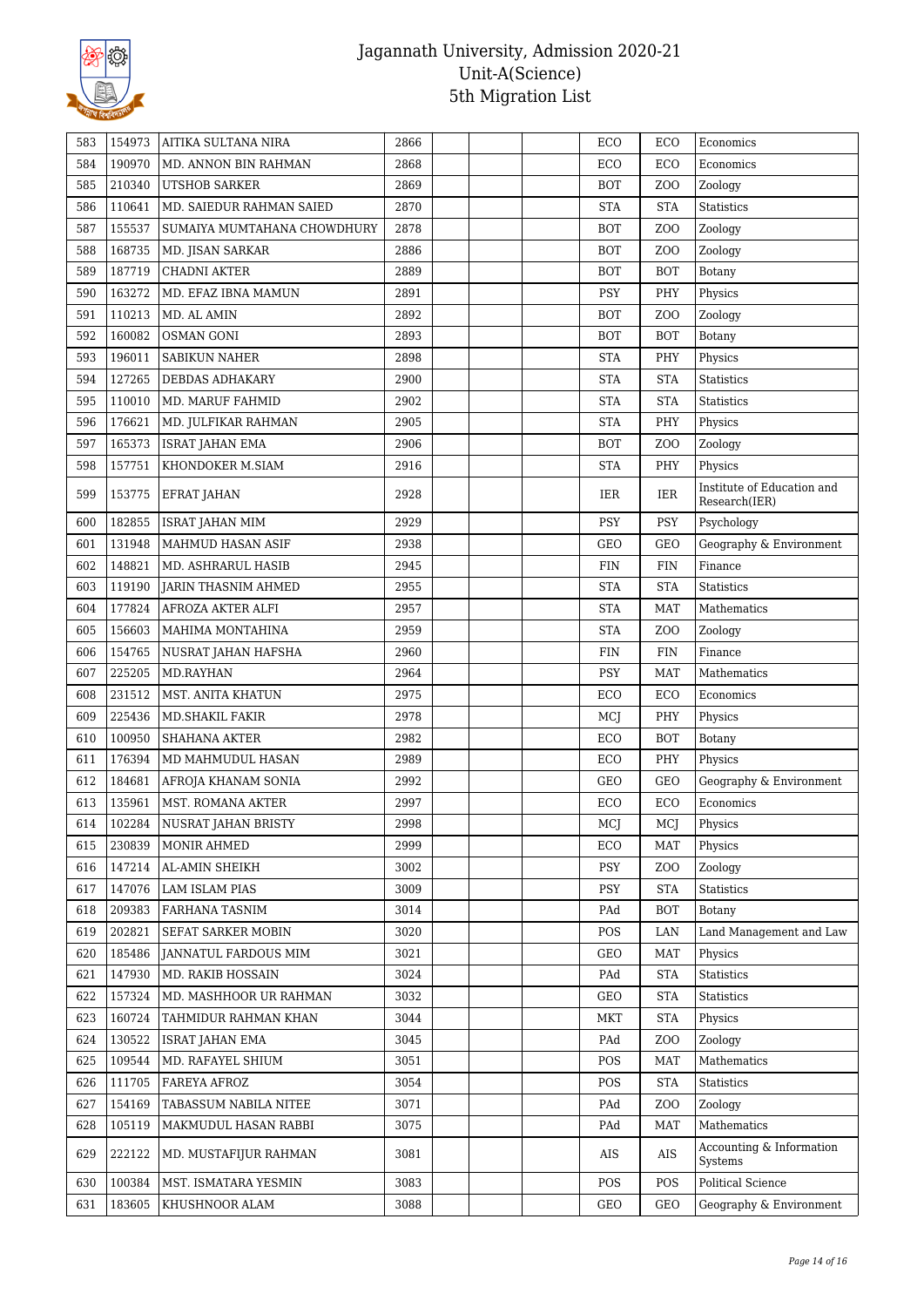

| 632 | 137268 | <b>MARUF HOSSAIN</b>       | 3092 |  | AIS        | <b>AIS</b>       | Accounting & Information<br>Systems |
|-----|--------|----------------------------|------|--|------------|------------------|-------------------------------------|
| 633 | 191194 | <b>MD. RASHIDUR RAHMAN</b> | 3104 |  | PAd        | PAd              | Public Administration               |
| 634 | 149075 | MST. SURAYA                | 3110 |  | IER        | Z <sub>O</sub> O | Zoology                             |
| 635 | 114312 | MD. SHAMIM SHEIKH          | 3116 |  | <b>PSY</b> | Z <sub>O</sub> O | Zoology                             |
| 636 | 208015 | MD. ROUSHANUL FERDOUS      | 3118 |  | AIS        | AIS              | Accounting & Information<br>Systems |
| 637 | 211239 | MD. MAHIN ARIFIN           | 3122 |  | PSY        | Z <sub>O</sub> O | Zoology                             |
| 638 | 192550 | <b>RASHED SIKDER</b>       | 3123 |  | <b>PSY</b> | <b>PSY</b>       | Psychology                          |
| 639 | 185226 | FAHMIDA AKTER RIA          | 3129 |  | PSY        | Z <sub>0</sub>   | Physics                             |
| 640 | 185545 | <b>AMENA AKTER ANIKA</b>   | 3132 |  | PSY        | Z <sub>O</sub> O | Zoology                             |
| 641 | 189634 | <b>ZINNIA AKTHER</b>       | 3144 |  | PSY        | Z <sub>0</sub>   | Zoology                             |
| 642 | 225858 | MD. MOSFIKUR RAHMAN SHIAM  | 3148 |  | MGT        | <b>STA</b>       | <b>Statistics</b>                   |
| 643 | 156101 | KAVIA BINTE MIZAN          | 3157 |  | <b>ANT</b> | Z <sub>O</sub> O | Zoology                             |
| 644 | 153288 | MIMTAHIA TASNIM NUPUR      | 3159 |  | <b>BAN</b> | Z <sub>0</sub>   | Zoology                             |
| 645 | 157758 | MAHMUDUL HASSAN MIDUL      | 3160 |  | POS        | POS              | <b>Political Science</b>            |
| 646 | 167837 | MD. MURADUL ISLAM MURAD    | 3163 |  | HIS        | Z <sub>O</sub> O | Zoology                             |
| 647 | 151006 | MOSTAFA SHAKIL             | 3167 |  | POS        | <b>BOT</b>       | Botany                              |
| 648 | 182846 | <b>FATEMA HOSSAIN</b>      | 3174 |  | HIS        | MAT              | Mathematics                         |
| 649 | 100749 | KAZI TASNIM NAHAR          | 3180 |  | POS        | POS              | <b>Political Science</b>            |
| 650 | 100258 | METHEYA FARJANA            | 3184 |  | AIS        | <b>STA</b>       | <b>Statistics</b>                   |
| 651 | 224930 | <b>FARDIN HAQUE</b>        | 3187 |  | <b>MGT</b> | MGT              | <b>Management Studies</b>           |
| 652 | 189532 | SEYAMUR RAHMAN SHISHIR     | 3189 |  | POS        | POS              | <b>Political Science</b>            |
| 653 | 139843 | MD. MAMUN MIA              | 3203 |  | ANT        | <b>BOT</b>       | Botany                              |
| 654 | 154758 | TASMIM JAHAN RIMVY         | 3207 |  | <b>IHC</b> | <b>BOT</b>       | Botany                              |
| 655 | 150756 | <b>NUR SHAHADATE SAMIN</b> | 3215 |  | <b>ANT</b> | Z <sub>O</sub> O | Zoology                             |
| 656 | 184908 | NAYEEM-UN NISA             | 3231 |  | <b>IHC</b> | <b>STA</b>       | <b>Statistics</b>                   |
| 657 | 114313 | MD. RABBI HOSSAIN          | 3243 |  | <b>SOC</b> | MAT              | Mathematics                         |
| 658 | 190790 | MD. ASIF ALAM              | 3245 |  | SW         | Z <sub>0</sub>   | Zoology                             |
| 659 | 131633 | <b>NASRIN JAHAN</b>        | 3246 |  | IML        | <b>BOT</b>       | Botany                              |
| 660 | 122460 | <b>SUMIYA MOSTAFA</b>      | 3254 |  | SW         | GEO              | Geography & Environment             |
| 661 | 100199 | UMME RUMAN RIYA            | 3276 |  |            | <b>STA</b>       | <b>Statistics</b>                   |
| 662 | 101305 | <b>ISRAT JAHAN JISA</b>    | 3280 |  |            | <b>MAT</b>       | Mathematics                         |
| 663 | 153230 | <b>JANNATUL NAEEM</b>      | 3282 |  |            | ZO <sub>O</sub>  | Zoology                             |
| 664 | 185677 | TOSFA ISLAM PROME          | 3306 |  |            | <b>STA</b>       | Statistics                          |
| 665 | 189430 | MD. IORAMUL HOOUE          | 3312 |  |            | <b>STA</b>       | Physics                             |
| 666 | 177712 | JAMIA-E-ABRAR              | 3315 |  |            | <b>PSY</b>       | Psychology                          |
| 667 | 109519 | MAHADI HASAN               | 3316 |  |            | <b>BOT</b>       | Mathematics                         |
| 668 | 133570 | DIPANNITA ROY DISHA        | 3320 |  |            | <b>BOT</b>       | Zoology                             |
| 669 | 195586 | MD. AMDADUL HAQUE TUHIN    | 3327 |  |            | ECO              | Economics                           |
| 670 | 183583 | <b>DISHA SEN</b>           | 3329 |  |            | <b>STA</b>       | Physics                             |
| 671 | 225080 | MD. SAKIB RAIHAN SHOHAGH   | 3333 |  |            | ECO              | Economics                           |
| 672 | 192340 | <b>IBRAHIM RABBY</b>       | 3337 |  |            | POS              | <b>Political Science</b>            |
| 673 | 221020 | <b>ASAD SARDER</b>         | 3338 |  |            | <b>STA</b>       | <b>Statistics</b>                   |
| 674 | 123199 | MD. MOMINUL HAQUE          | 3350 |  |            | <b>STA</b>       | Statistics                          |
| 675 | 184641 | MARIUM MAHBUB              | 3352 |  |            | <b>BOT</b>       | Zoology                             |
| 676 | 184696 | JENIA RAYHAN JUHI          | 3355 |  |            | <b>BOT</b>       | Botany                              |
| 677 | 213721 | MD. AL-AMIN                | 3357 |  |            | <b>BOT</b>       | Zoology                             |
| 678 | 178336 | <b>SUMA AKTER</b>          | 3362 |  |            | <b>STA</b>       | Statistics                          |
| 679 | 200213 | MD. NAZMUS SAKIB           | 3366 |  |            | PAd              | Public Administration               |
| 680 | 184850 | MOST. ANIKA SULTANA        | 3369 |  |            | <b>BOT</b>       | Zoology                             |
| 681 | 186494 | HUMAYRA AKTER AFTIN        | 3373 |  |            | PAd              | Public Administration               |
|     |        |                            |      |  |            |                  |                                     |